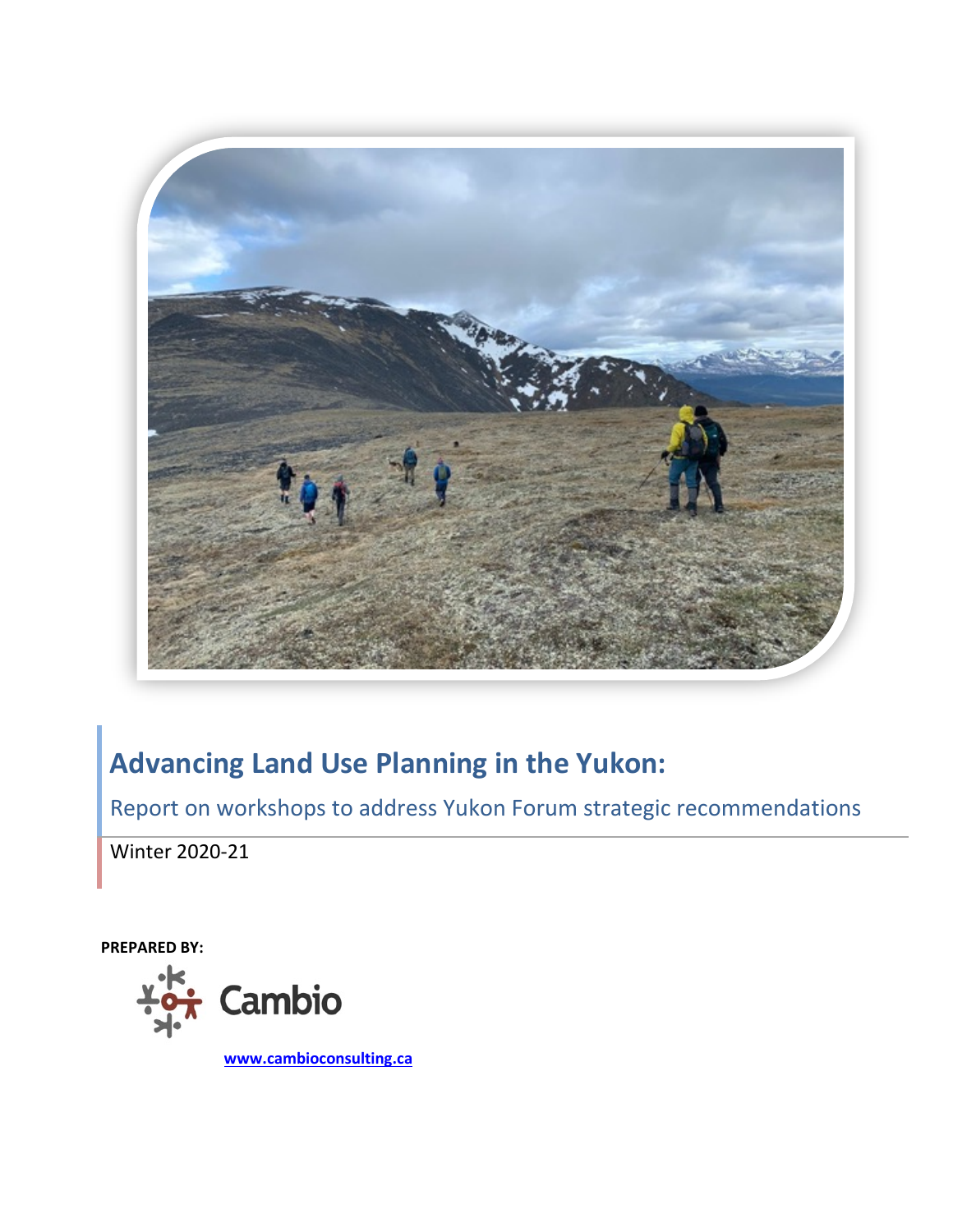### **Contents**

| 1.                                                                                        | <b>Executive Summary - Workshop Key Outcomes</b> |                                                                                       |    |  |
|-------------------------------------------------------------------------------------------|--------------------------------------------------|---------------------------------------------------------------------------------------|----|--|
| 2.                                                                                        | <b>Background and Context</b>                    |                                                                                       |    |  |
|                                                                                           | 2.1.                                             | Yukon Forum Review and Directions, 2018-19                                            | 4  |  |
|                                                                                           | 2.2.                                             | Key Context Points and Considerations for Planning Commissions                        | 5  |  |
|                                                                                           | 2.3.                                             | Impending Increases in Planning Complexity                                            | 5  |  |
|                                                                                           | 2.4.                                             | Impending Capacity Demands - Multiple Plans & Implementation                          | 6  |  |
|                                                                                           | 2.5.                                             | Indigenous Approaches and Knowledge in Planning                                       | 6  |  |
| 3.                                                                                        |                                                  | <b>Report Structure: Three-Stage Planning Process</b>                                 | 7  |  |
|                                                                                           | 3.1.                                             | Framework for Planning Process & Recommendations                                      | 7  |  |
| 4.                                                                                        | <b>Pre-Planning Stage</b>                        |                                                                                       |    |  |
|                                                                                           | 4.1.                                             | Trust as a Foundation for Planning                                                    | 9  |  |
|                                                                                           | 4.2.                                             | Collaboration by the Parties to Frame Plan Scope, Goals & Objectives                  | 10 |  |
|                                                                                           | 4.3.                                             | <b>Compiling Background Information</b>                                               | 13 |  |
| Table 1: Summary of Main Activities, Roles and Products/Milestones for Pre-Planning Stage |                                                  |                                                                                       | 16 |  |
| 5.                                                                                        |                                                  | <b>Planning Stage</b>                                                                 | 17 |  |
|                                                                                           | 5.1.                                             | Effective Use of SLCs and TWGs                                                        | 17 |  |
|                                                                                           | 5.2.                                             | Developing Plan Options & Considering Scenarios                                       | 18 |  |
|                                                                                           | 5.3.                                             | Identifying Areas for Further Planning Work                                           | 19 |  |
|                                                                                           |                                                  | Table 2: Summary of Main Activities, Roles and Products/Milestones for Planning Stage | 21 |  |
| 6.                                                                                        |                                                  | <b>Supporting Multiple Concurrent Planning Processes</b>                              | 23 |  |
| 7.                                                                                        |                                                  | <b>Implementation Stage</b>                                                           | 24 |  |
|                                                                                           | 7.1.                                             | Monitoring of Effects on Values                                                       | 24 |  |
|                                                                                           | 7.2.                                             | Plan Review & Amendment                                                               | 25 |  |
| 8.                                                                                        |                                                  | <b>Looking Ahead - Next Steps</b>                                                     | 26 |  |
|                                                                                           |                                                  | APPENDIX A: Yukon Forum Objectives & Strategic Recommendations                        | 27 |  |
| <b>APPENDIX B: List of Workshop Participants</b><br>32                                    |                                                  |                                                                                       |    |  |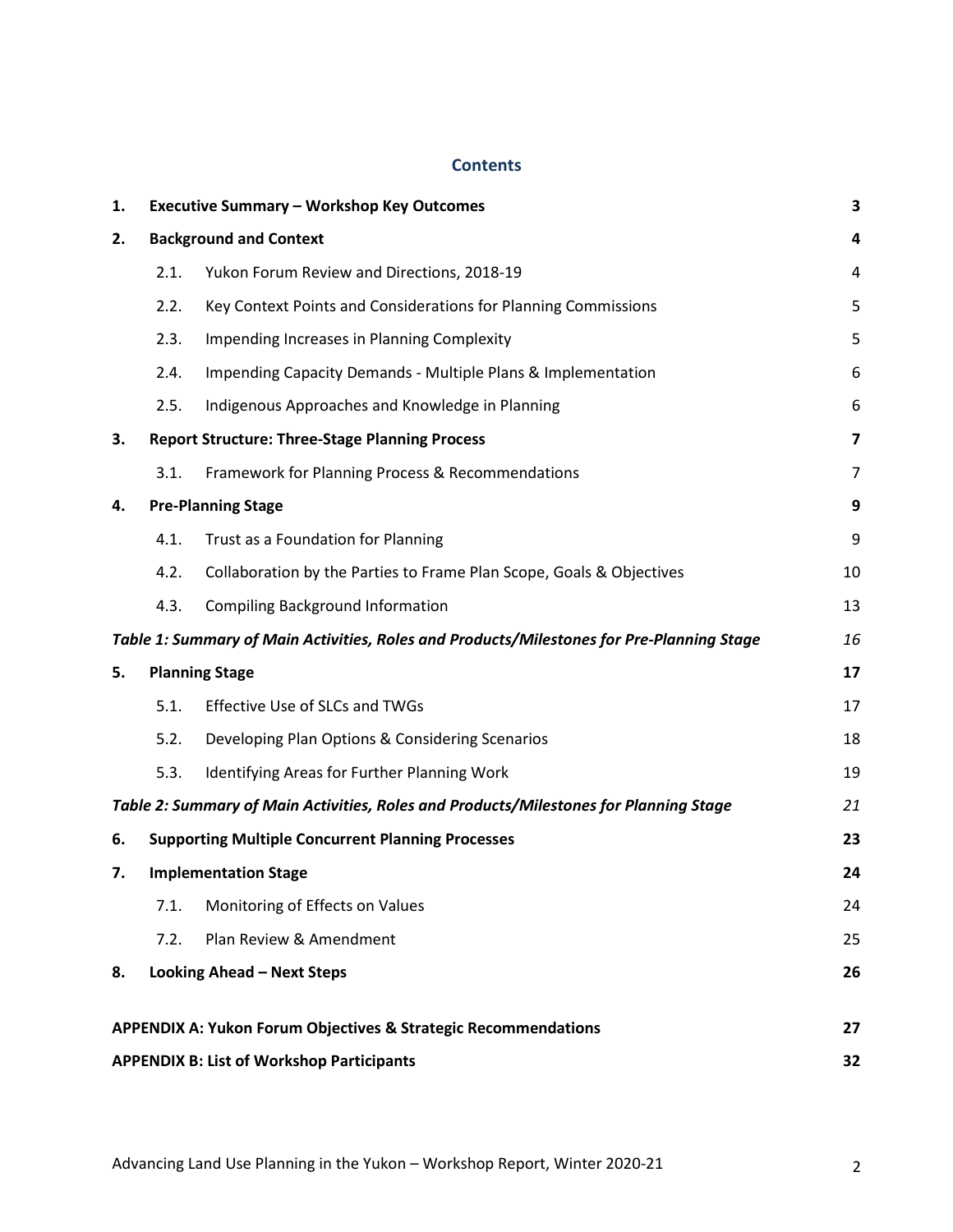## <span id="page-2-0"></span>**1. Executive Summary – Workshop Key Outcomes**

This report summarizes the outcomes of six videoconference workshops convened in late 2020 and early 2021 by the Yukon Land Use Planning Council (YLUPC) in collaboration with the Yukon Forum Land Use Planning Leads ("the Leads"). These workshops sought to address the directions from the Yukon Forum on advancing the Yukon regional land use planning process, particularly those around "setting Commissions up for success" and "supporting multiple concurrent planning processes" – see Appendix A.

The workshops were attended by a diverse group of people with strong experience in Yukon planning processes. These included representatives from Yukon First Nations, Yukon government, past planning Commission staff and YLUPC (see Appendix B for a list of participants).

The workshops were framed around a three-stage approach: pre-planning, planning and implementation. The overall success of the planning process depends on fulfilment of key roles, responsibilities and deliverable products at each stage. The most significant takeaway from the workshops is the importance of good pre-planning work in setting Commissions up for success. Commissions have a difficult job, and limited time and capacity available to do it. Their work would benefit immensely from:

- Clarity from the Parties on key planning issues for attention, and the scope of matters for attention (including any areas or matters to be addressed through other processes)
- Awareness of the Parties' goals and objectives for various areas of the planning region, particularly in regards to the key planning issues (noting that plan directions are subject to further public engagement and deliberation by the Commission)
- Compilation of background information focused on the key planning issues, and presented in a compiled, value-added format in order to guide planning decisions
- Well-established working relationships and trust among the Parties before planning begins

Other key take-aways from the workshops include the following:

- Indigenous approaches to planning and applying knowledge are being explored and championed, and should lead to consideration of how to adapt planning processes
- Commissions must balance a more efficient approach to planning with providing enough detail to guide plan implementation.
- Early sharing of concepts and draft plan sections during the planning process can help identify areas of consensus and contention, and avoid wasted effort during planning
- The Senior Liaison Committee (SLC) and Technical Working Group (TWG) are key avenues for feedback among the Parties and Commission, and should draw on lessons learned from earlier Yukon planning processes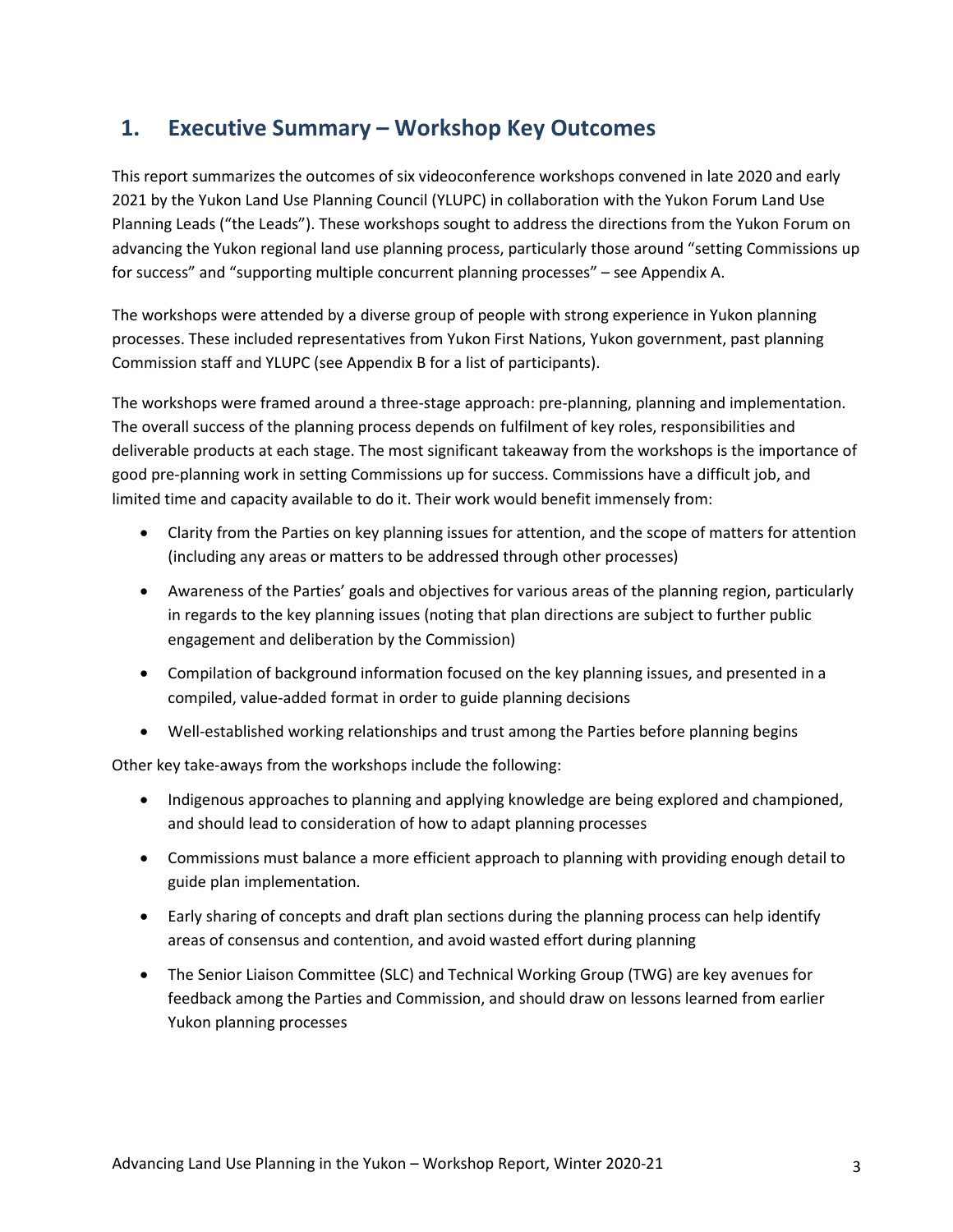## <span id="page-3-0"></span>**2. Background and Context**

Since the signing of the Yukon Final Agreements between 1993 and 2005, only two regional land use plans have been completed as per Chapter 11 (North Yukon and Peel Watershed), with a third underway (Dawson). The Peel Watershed planning process involved a lengthy and difficult dispute that was ultimately resolved by the Supreme Court of Canada, while planning processes were interrupted during the litigation.

Leaders from the Yukon government (YG) and self-governing Yukon First Nations (SGYFNs) established a new inter-governmental working relationship through the Yukon Forum in 2016, including a Joint Action Plan. This plan mandated YG and SGYFNs (herein "the Parties") to develop recommendations for advancing the Yukon land use planning process, beginning with a review workshop, which was held in 20[1](#page-3-2)8.<sup>1</sup> The Yukon Forum also established a Leads group for land use planning (herein "the Leads") to advance the discussions towards recommendations for the planning processes.

## <span id="page-3-1"></span>*2.1. Yukon Forum Review and Directions, 2018-19*

At the December 2018 meeting of the Yukon Forum, leaders endorsed a set of four priority objectives and related strategic recommendations for advancing and improving the Yukon land use planning process. The Yukon Forum representatives (the Grand Chief, Peter Johnson, CYFN and Ranj Pallai, YG, Minster of Energy, Mines and Resources) forwarded these priority objectives and strategic recommendations to the Yukon Land Use Planning Council (YLUPC) in March of 2019. - see Appendix A. This included an objective to "set Commissions up for success" by:

- Examining roles and responsibilities of the YLUPC, the Commissions and the Parties
- Reviewing and agreeing to a broadly applicable process for regional land use planning
- Reviewing the information requirements for regional land use planning

The Yukon Forum also endorsed the objective to "support several land use planning processes concurrently, inside and outside of Chapter 11".<sup>[2](#page-3-3)</sup>

In order to assess how best to implement these two objectives and associated recommendations, YLUPC collaborated with the Leads to convene a working group and invited people with expertise and experience in Yukon land use planning processes in December 2020 - February 2021. This working group included experienced representatives from YFNs, YG and YLUPC; a list of participants can be found in Appendix B.

<span id="page-3-2"></span><sup>1</sup> Stantec*, Report from Regional Planning Workshop June 4 and 5, 2018*, Prepared for: Yukon Forum - Regional Planning Working Group, Whitehorse Date: June 22, 2018

<span id="page-3-3"></span><sup>&</sup>lt;sup>2</sup> Regarding multiple concurrent processes, these workshops focused on regional planning under Chapter 11, which is YLUPC's mandate.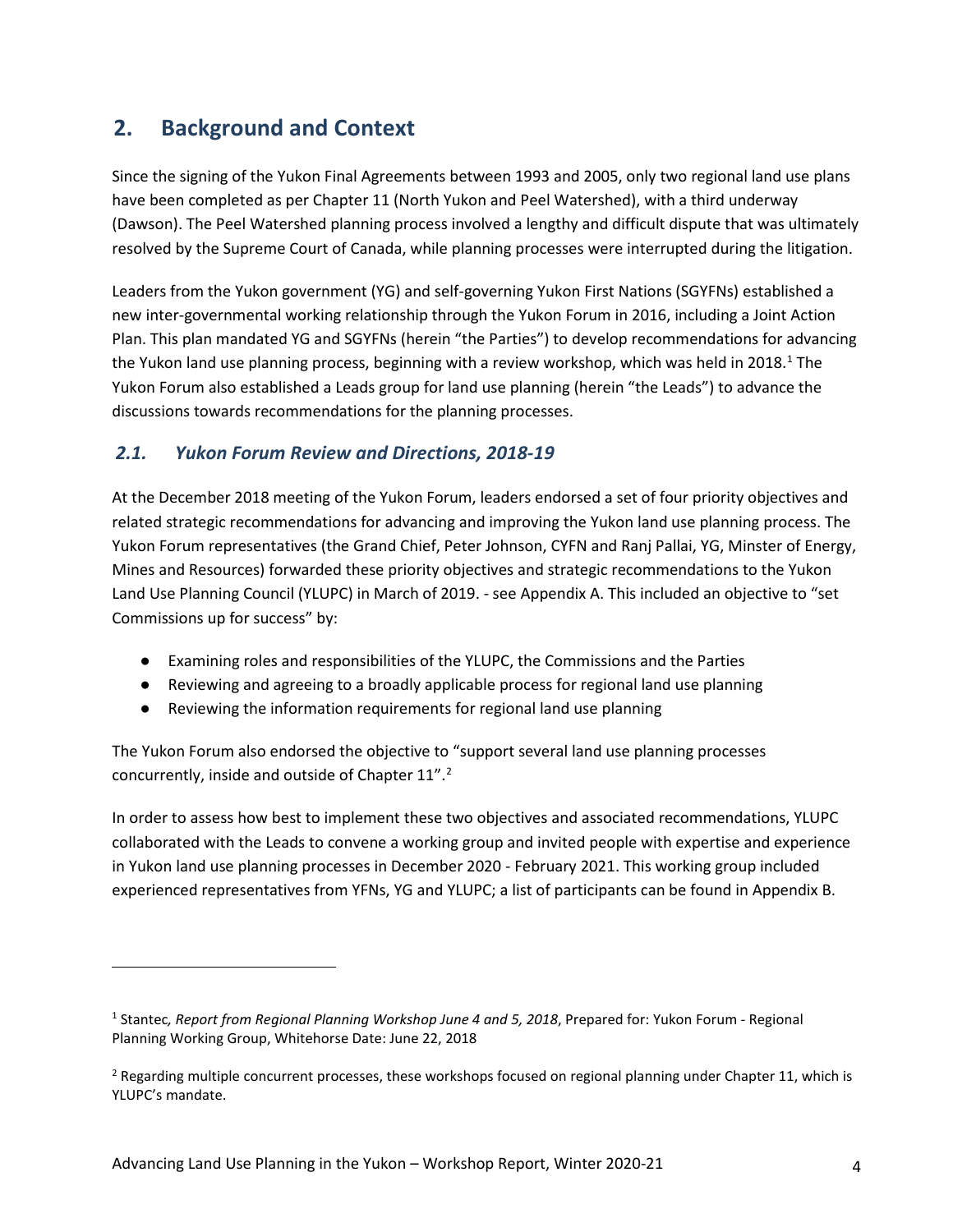This report captures the outcomes of the working group's efforts, using the three-stage planning approach laid out in section 3. As noted in section 8 on Next Steps, the ideas and recommendations presented here can serve as the basis for further collaboration among the Yukon Forum Leads and YLUPC on developing an updated process guide for Yukon land use planning.

## <span id="page-4-0"></span>*2.2. Key Context Points and Considerations for Planning Commissions*

Setting up Commissions for success requires thorough consideration of their operating realities, which the participants in these workshops know very well:

- Commissions are composed of knowledgeable citizens of the planning region. On the whole, they have a very diverse range of experience and backgrounds. Some may have extensive experience living on the land, while others may have technical expertise in a given area. They seldom have prior experience with land use planning processes.
- Commissions are tasked with resolving contentious and complex planning issues that have significant social ramifications in their communities. Particularly hot-button issues can consume a great deal of Commissions' time. This factor will only increase as planning moves into more populated areas with more access and development activity (see section 2.3. below).
- Commission members are typically able to gather together every 2-3 months. Overall, they have limited time given the complexity of the task they are given, particularly where plans need to address contentious issues.

### <span id="page-4-1"></span>*2.3. Impending Increases in Planning Complexity*

To date, two regional plans have been completed (North Yukon, Peel Watershed) with a third process nearing a draft plan from the Dawson Regional Planning Commission. The two planning regions with completed plans are both quite remote. They are far from regional highway networks, have limited access routes, and currently have limited industrial development activity. As such, these regions are not representative of the kinds of geographies, development regimes, and variety of land interests that are at play in central and southern Yukon planning regions.

While all planning processes can be characterized as "complex", the Yukon planning regions yet to be addressed will be significantly more complex than the initial two. It will simply not be possible to develop the same level of planning detail as in the two northernmost regions if plans are to be completed in a timely way. While the two planning regions addressed to date may not be representative of the rest of Yukon, they do provide a valuable baseline from which to assess a realistic scope and level of detail for more complex planning regions based on desired timelines and funding available. The Dawson planning process is grappling with these matters at the time of writing, and participants in that process provided valuable insight into the workshops covered by this report.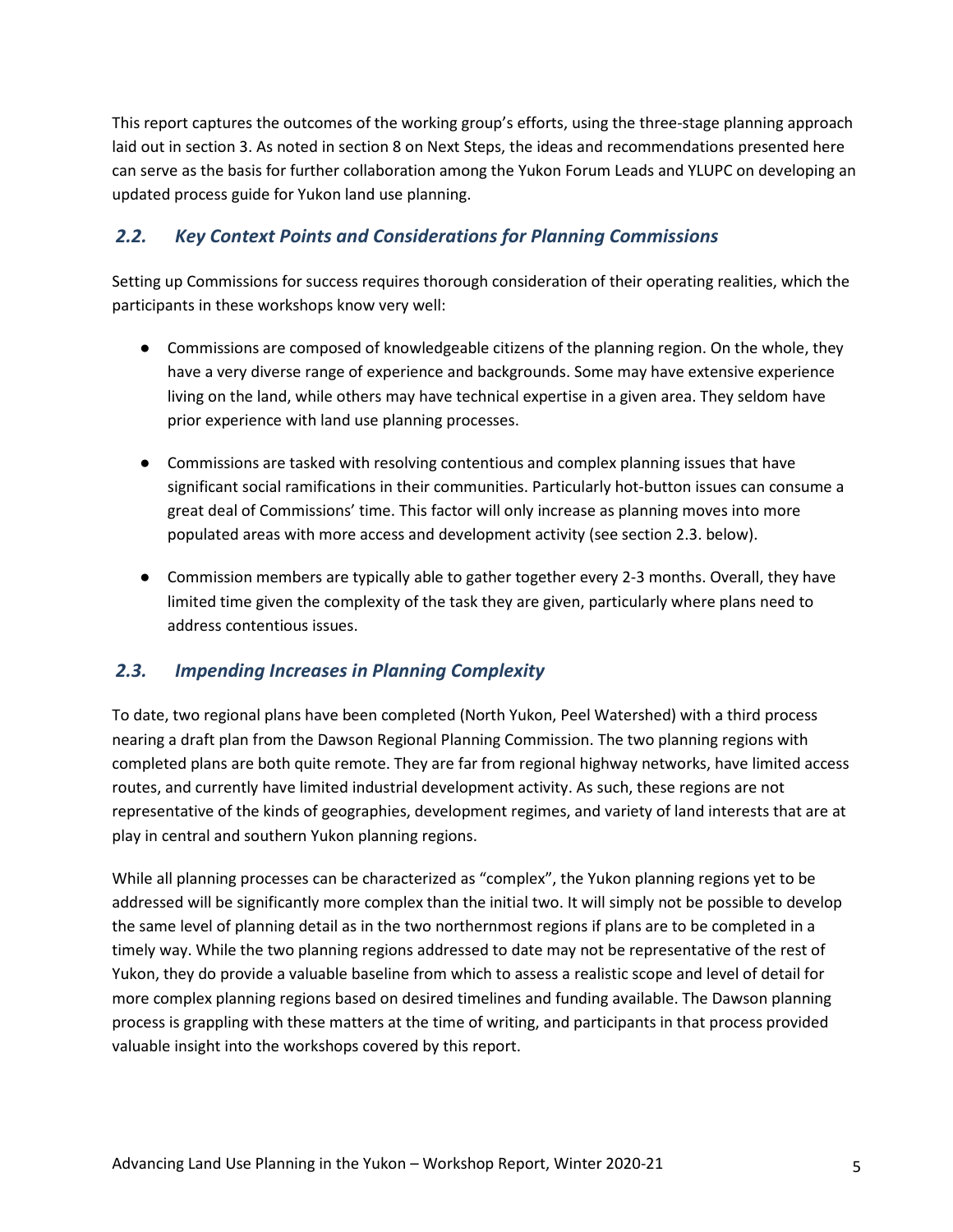## <span id="page-5-0"></span>*2.4. Impending Capacity Demands - Multiple Plans & Implementation*

To date, YG and YLUPC have generally been working on one or two planning processes at once, with the North Yukon plan coming towards the completion as the Peel Watershed planning process was ramping up. As discussed in section 6, the Parties and YLUPC may soon face the reality of running more concurrent processes and at the same time as dealing with the implementation requirements for a growing number of completed plans. The Yukon Forum strategic directions also recommend that YLUPC play an increasing role in administrative support for planning Commissions, which is the case with the Dawson region planning process currently underway. The Parties and YLUPC will need to carefully assess capacity needs and limitations for ensuring adequate support for future planning processes and possible new approaches.

## <span id="page-5-1"></span>*2.5. Indigenous Approaches and Knowledge in Planning*

Land use planning, as it has commonly been done, has been developed based on Western knowledge systems and management approaches<sup>[3](#page-5-2)</sup>. While these might vary depending on circumstance and individuals involved, in general planning is focused on where to allow development and not, or how much development is acceptable in a given area. This has typically been done in the Yukon by defining distinct landscape management units, and setting disturbance thresholds or designating some as protected areas.

Representatives from Yukon First Nations have often pointed out that these approaches do not fully encompass how their communities approach their relationships with the land, water and animals. Several of these First Nations have initiated their own community-based planning projects to explore their own approaches, in order to bring them to the table in regional planning processes with YG.

Chapter 11 of the Yukon Final Agreements commits the Parties to "utilize the knowledge and experience of Yukon Indian People in order to achieve effective land use planning". In keeping with this mandate, the Yukon Forum strategic directions on land use planning direct the Parties and YLUPC to explore "developing a First Nations knowledge and data governance protocol". Because this matter is foundational to how planning is approached, YLUPC has convened a dedicated working group called the Indigenous Planning and Traditional Knowledge (IPTK) committee. Their work is happening concurrently with that of the workshops addressed in this report, including planning for a gathering on traditional knowledge and Indigenous planning sometime in 2021. This gathering will address how to better reflect Indigenous values and worldviews in Yukon land use planning. The process considerations and recommendations throughout this report have been developed to address the issues related mainly to the Western approach to planning currently employed in the Yukon. Workshop participants were mindful that they will require further refinement based on the work of the IPTK group and YFN governments.

<span id="page-5-2"></span><sup>3</sup> See 2020 report prepared for YLUPC by Gillian McKee, *Review of the Presence/Use of Traditional Knowledge in Regional Land Use Planning*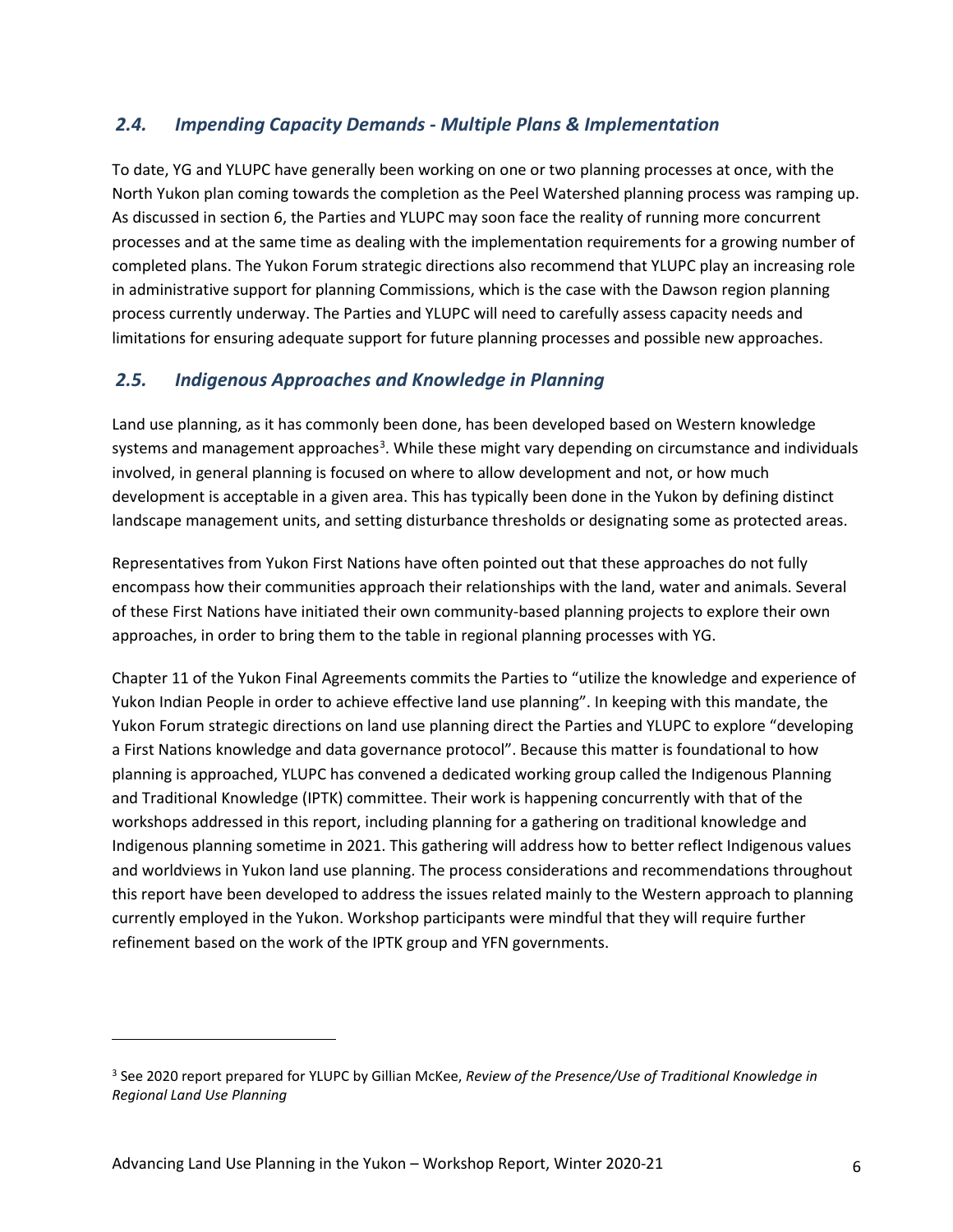## <span id="page-6-0"></span>**3. Report Structure: Three-Stage Planning Process**

This report is structured according to the three general stages of the planning process outlined in the following section. These stages, and the associated recommended approaches to implementing the Yukon Forum objectives, may be considered the framework for a broadly applicable process for land use planning.

## <span id="page-6-1"></span>*3.1. Framework for Planning Process & Recommendations*

The working group's discussions were structured around a three-stage approach to the planning process:



The report sections on each planning stage include the following sub-sections on key matters for attention in advancing Yukon land-use planning, based the workshop discussions:

### **Pre-Planning**

- Trust as a foundation for planning
- Collaboration to frame the plan scope, goals & objectives
- Compilation of background information

### **Planning**

- Effective use of SLC and TWG, or alternate models of governance arrangements
- Key supports from the YLUPC for commissions to enable plan completion
- Developing plan options and considering scenarios
- Identifying areas for further planning work
- Supporting multiple concurrent planning processes

### **Implementation**

- Monitoring of Plan Compliance
- Plan Amendment and Review Process

In many ways, the transition between stages can be thought of as a passing of the baton between carriers in a relay event. The Parties begin the race during pre-planning, and during this lap they work to be ready to pass the baton smoothly to the Commission for the planning stage. The Commissions' work during their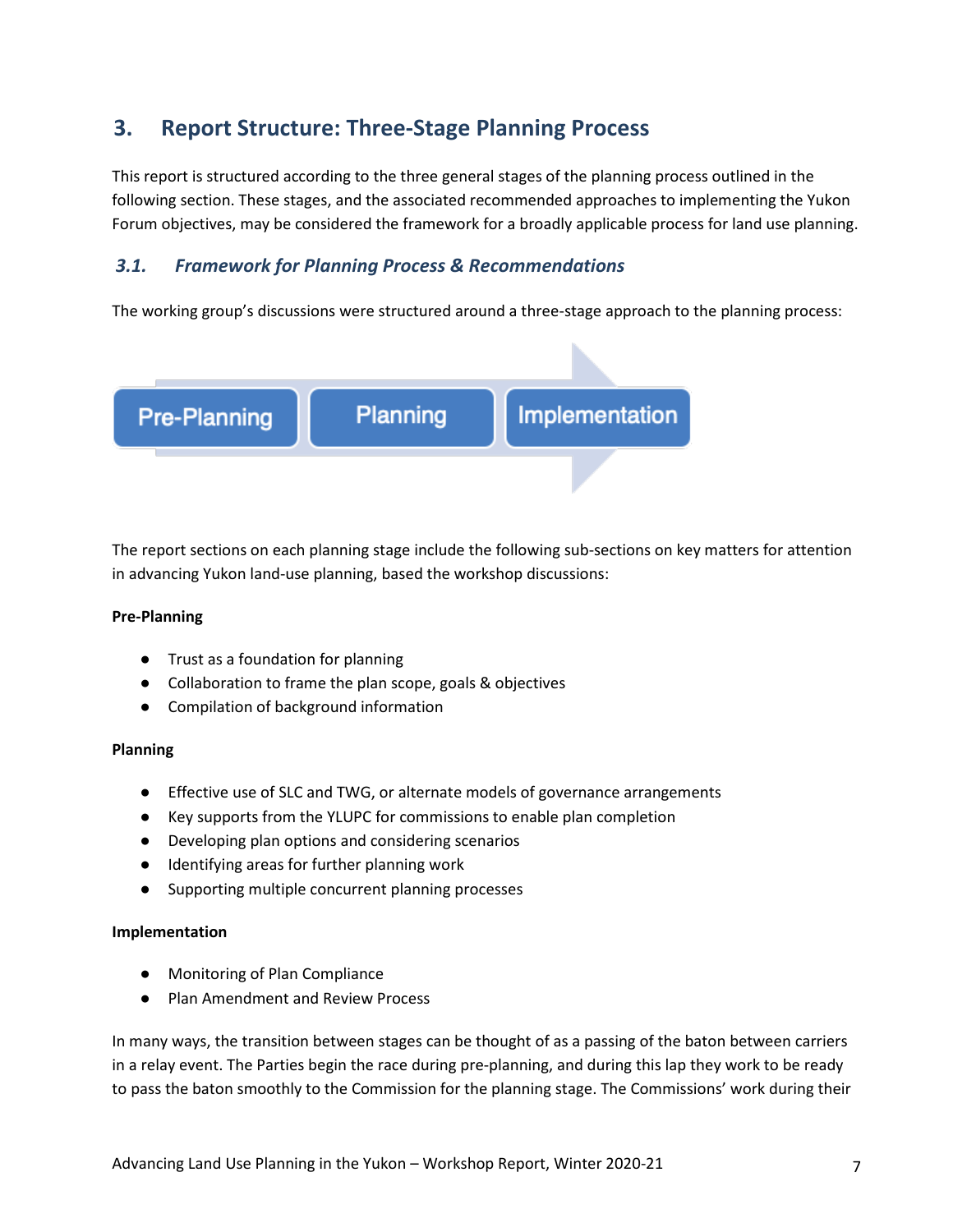lap culminates in a passing back of the baton to the Parties through their final recommended plan for approval and implementation. The Parties then begin the implementation process, and eventually coming back around to plan reviews and/or amendments. The analogy of a relay race is not a perfect one, as the Parties continue to "run" with the Commissions during the planning phase, and YLUPC is in the race throughout. But the comparison does serve to illustrate the interconnectedness of the players involved, and the importance of preparing for smooth transitions. The workshop discussions could be characterized as efforts to facilitate a relatively smooth process between stages of the planning process. For each subsection topic, the following matters are addressed:

- **Needs for attention** based on experiences to date, how the matter should be addressed in order to be more effective and efficient
- **Roles & Responsibilities** for each matter addressed, who needs to do what among the Parties (YFNs and YG), and the YLUPC
- **Milestones and output products** milestones that need to be met at each stage in order to be ready to move forward, and what products should be delivered
- **Key factors to success** based on experience, what practices, approaches and principles will support success at each stage, including the qualitative, interpersonal and often subtle considerations that can profoundly influence the success of planning processes
- **Potential Resources, Guidelines & Templates -** each section identifies guidance documents that may be developed to support the Commissions' planning work. It is expected that YLUPC and the Parties would collaborate in the creation of these documents, with YLUPC organizing to bring them to final versions ready for distribution.

The sections on the pre-planning and planning and planning stages include summary tables that capture key activities, roles and outputs/milestones. These tables are intended as a foundation for further work to build out the full details of each stage of the planning process, including details not addressed in these workshop discussions.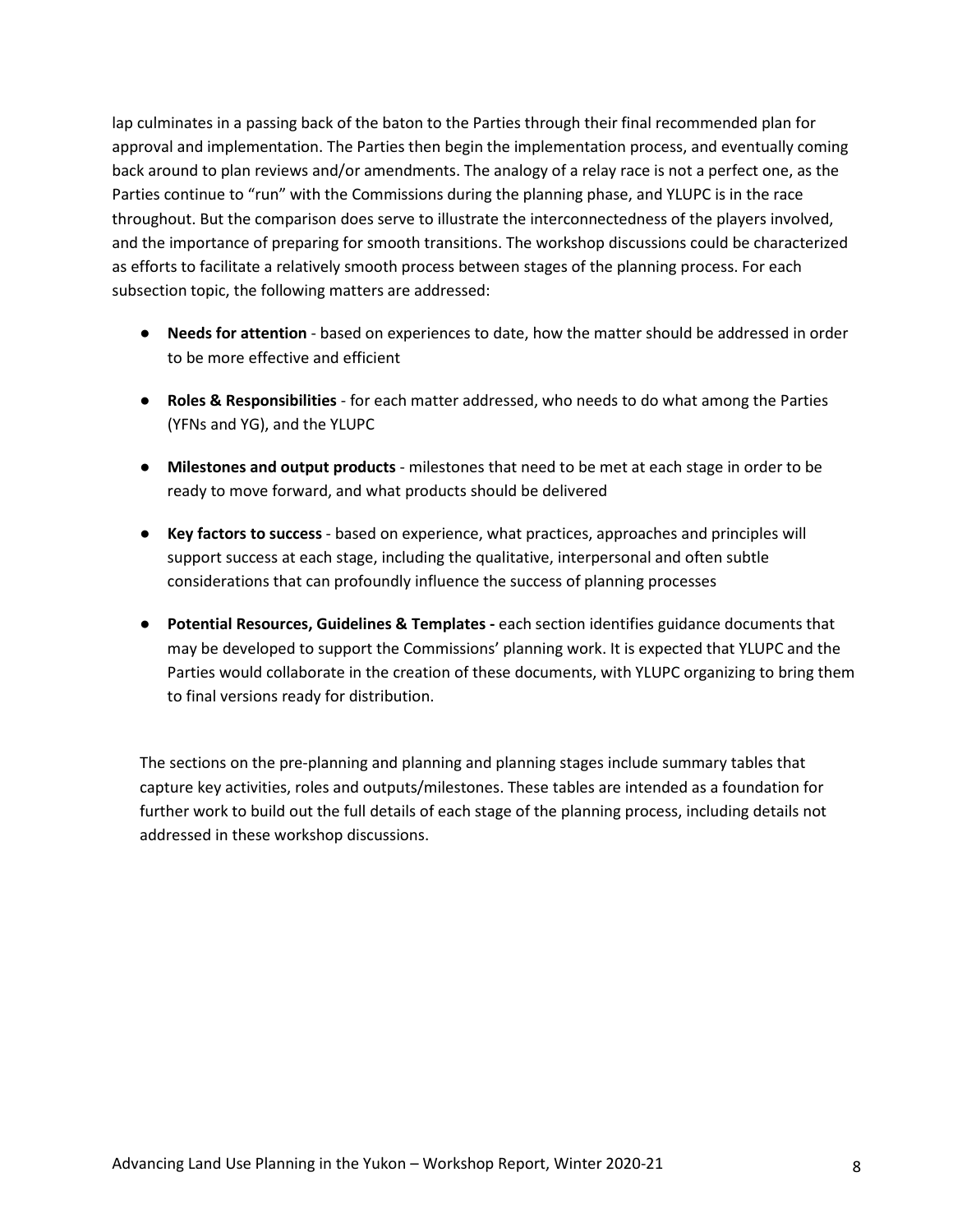## <span id="page-8-0"></span>**4. Pre-Planning Stage**

### <span id="page-8-1"></span>*4.1. Trust as a Foundation for Planning*

The Yukon Forum objective of "setting up Commissions for success" includes a strategic direction for the "Parties to seek opportunities to build trust, to collaborate and to build relationships". Trust is the foundation of any working relationship, and is especially important in situations with a high potential for conflicting interests. Groups of people with low trust among them cannot reasonably expect to deal well with difficult discussions and conflicts around high-stakes interests.

The workshop participants explored how trust can be developed in the regional planning context, and how to avoid undermining it. In this context, trust can be understood to include the following general elements and specific details:

- **Strong Working Relationships** There is no substitute for spending time together and working in collaboration. The Parties should create opportunities to do this this early in the process during pre-planning (which aligns with the approach detailed in section 4.2 following, and also with the Commission once it is formed). Early formation of the TWG to support pre-planning work is also a good opportunity for collaboration and building relationships. Collaboration amongst the Parties, Commission and Council should include some time together on the land, which can also go a long way towards inclusion of First Nations representatives and their worldviews.
- **Process and Role Clarity** Early in their collaborative work, the Parties' representatives should sit down together to review the process ahead of them. This is to help ensure a common understanding of different stages, milestones, and products along the way. The discussion should include how each Party will go about carrying out its roles at each stage, and who is responsible for what. The MOU between the Parties developed at the start of these processes has proven to useful and should be continued and elaborated upon; this is separate from the Commission's ToR.
- **Transparency** This is critical in regards to having common information, understanding others' internal processes, and policy positions that may affect plan input and approval. Sharing of information demonstrates trust, and ensures a common playing field. Every government has internal processes that take some time, but other Parties need to understand what is happening and why in order to avoid mistrust. Finally, if any Party has a position or strong view on a relevant matter, it is critical to be transparent about this early on, rather than letting a substantial amount of work happen first.
- **Equity -** Inequity in the planning process can result from differing access to information, human resources, and numbers of reps at meetings. Not all Parties may be on the same playing field in terms of resources, capacity and workload. While these inequities can not all be erased, they can be mitigated if people are aware of them and willing to support their colleagues when needed.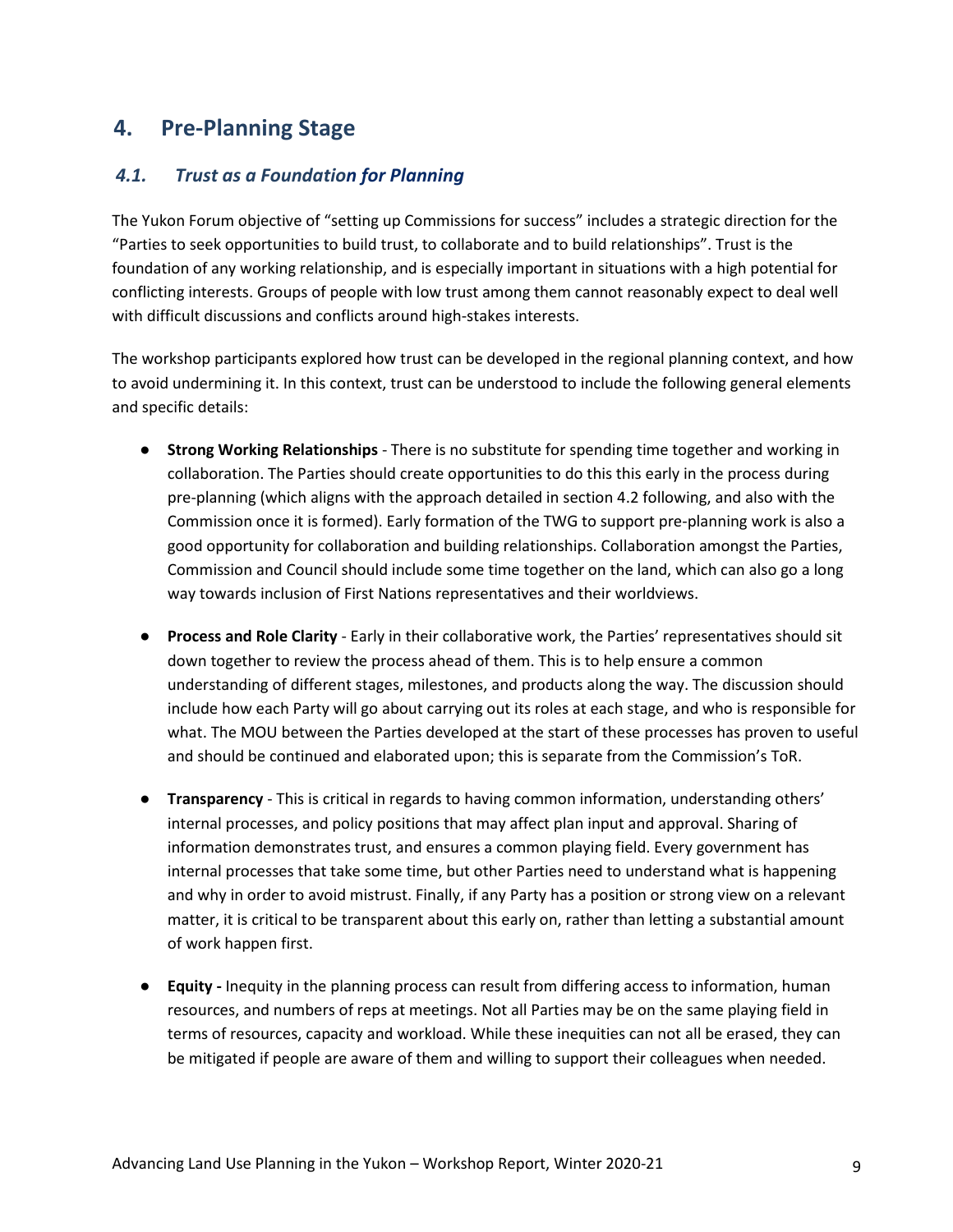● **Patience** - The Parties and Commissions will likely each have times that they are not able to move as quickly as others would like. While commitment to delivering on responsibilities is important, so is understanding when there are justifiable delays. Being transparent about internal processes and reasons for delays can help others have more patience.

On the flip side of this coin, there are many practices that can undermine trust, all of which have the potential to arise in the regional planning context:

- Mixed or conflicting messages from different representatives of a Party
- Creating a "black box" perception when Parties have no knowledge of each other's' internal processes and the reasons for them
- Avoiding or "punting" difficult discussions
- Putting forward or changing positions with limited explanation, rational or background information
- Overwhelming other Parties with more representatives at meetings

### <span id="page-9-0"></span>*4.2. Collaboration by the Parties to Frame Plan Scope, Goals & Objectives*

### **Needs to Address**

Regional Planning Commissions are tasked with balancing the various land values and interests in a planning region, and with producing a recommended plan that is likely to be workable for the Parties involved (being the relevant First Nations government(s) and Yukon government). This includes considering input from the public and the Parties in working to "minimize actual and potential land use conflicts", as per the Objectives of Chapter 11 in the Yukon Final Agreements.

In order to develop a recommended plan that meets this target, the Commissions need clear input from the Parties at the start of the process about shared goals and objectives for the planning region. This is not just a matter of each Party listing their interests and desires for the region, or outlining the key issues to be addressed in the plan. Input about planning goals and objectives should be provided by the Parties in collaboration, and should speak to desired outcomes rather than simply listing values and interests for consideration. Rather than presenting the Parties with individual perspectives on planning interests and issues, some level of synthesis and shared objectives are needed. This input should be aligned with the Objectives of Chapter 11, including the principle of Sustainable Development, and the commitment to "utilize the knowledge and experience of Yukon Indian People in order to achieve effective land use planning". This input from the Parties is needed before the Commissions start to assess planning issues and consider planning options, so that they are not effectively "flying blind" in their work.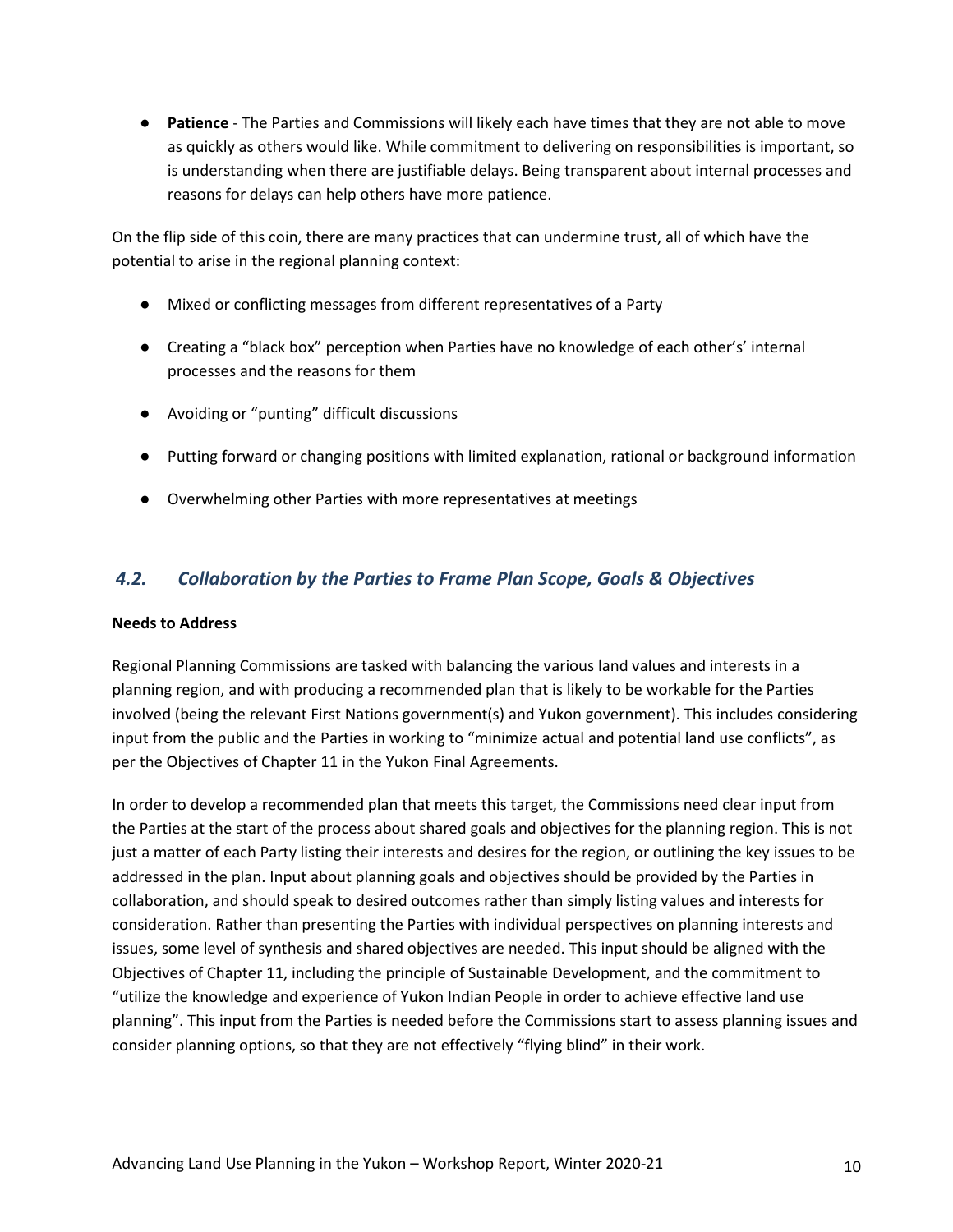Through this pre-planning collaboration, the Parties should identify any areas to consider interim measures including but not limited to land withdrawals for areas they expect may be candidates for some form of protection or special management through the planning process. These might include areas of high value for cultural use, harvesting, or recreation. Having such measures in place supports Commissions' deliberations by avoiding any pre-emptive registering of interests (e.g. mining claim, spot land application) in such areas if the public becomes aware they are under consideration for protection or special management. This matter should be discussed with the Commission soon after they form and implemented in the early planning stage.

Commissions also need clear guidance about which matters should be in the scope of the regional plan, and what should be addressed elsewhere. For example, they need to know if access for exploration of a highly mineralized area is to be addressed through the regional plan, or if the Parties have intentions to deal with it through a sub-regional plan for that specific area or some other process. If left unclear, these matters can become the proverbial elephant in the room, and consume much of the Commissions' limited time and resources.

There will always be a fine balance between providing Commissions with adequate input to support their work and respecting their autonomy and roles under the Final Agreements. While it is not up to the Parties to pre-suppose the plan, neither should a Commission made up of knowledgeable citizens be expected to single-handedly resolve substantial land use issues. Collaborative input from the Parties on goals and objectives should be understood as a starting point; Commissions will need to consider this alongside input from the public and other interested parties in the course of developing planning options.

Even if collaborating in good faith during pre-planning, the Parties may not have agreement on all goals and objectives for the planning region. A collaborative pre-planning submission should highlight any areas of difference, and explain the elements involved so that the Commissions have a clear understanding of what interests the recommended plan needs to address.

Commissions can still produce an Issues & Interests report based on the input received from the public and the Parties. However, if the input from the Parties is received with a good level of collaboration and synthesis, this will go a long way to pointing towards solutions that are likely to be effective and acceptable approaches for minimizing land use conflicts. This will also support the Commissions to better synthesize input from Parties with that received from the public when looking at planning options and creating a recommended plan.

### **Products for Pre-Planning Scope, Goals & Objectives**

The Parties should jointly develop and submit to Commissions an outline of the desired scope of the plan, along with draft goals & objectives for the areas of the planning region. This product should:

● Provide enough detail to illustrate the Parties' intentions; goals may be stated broadly, (e.g. sustain populations of important food animals) while objectives should be measurable (e.g. avoidance of important caribou habitat)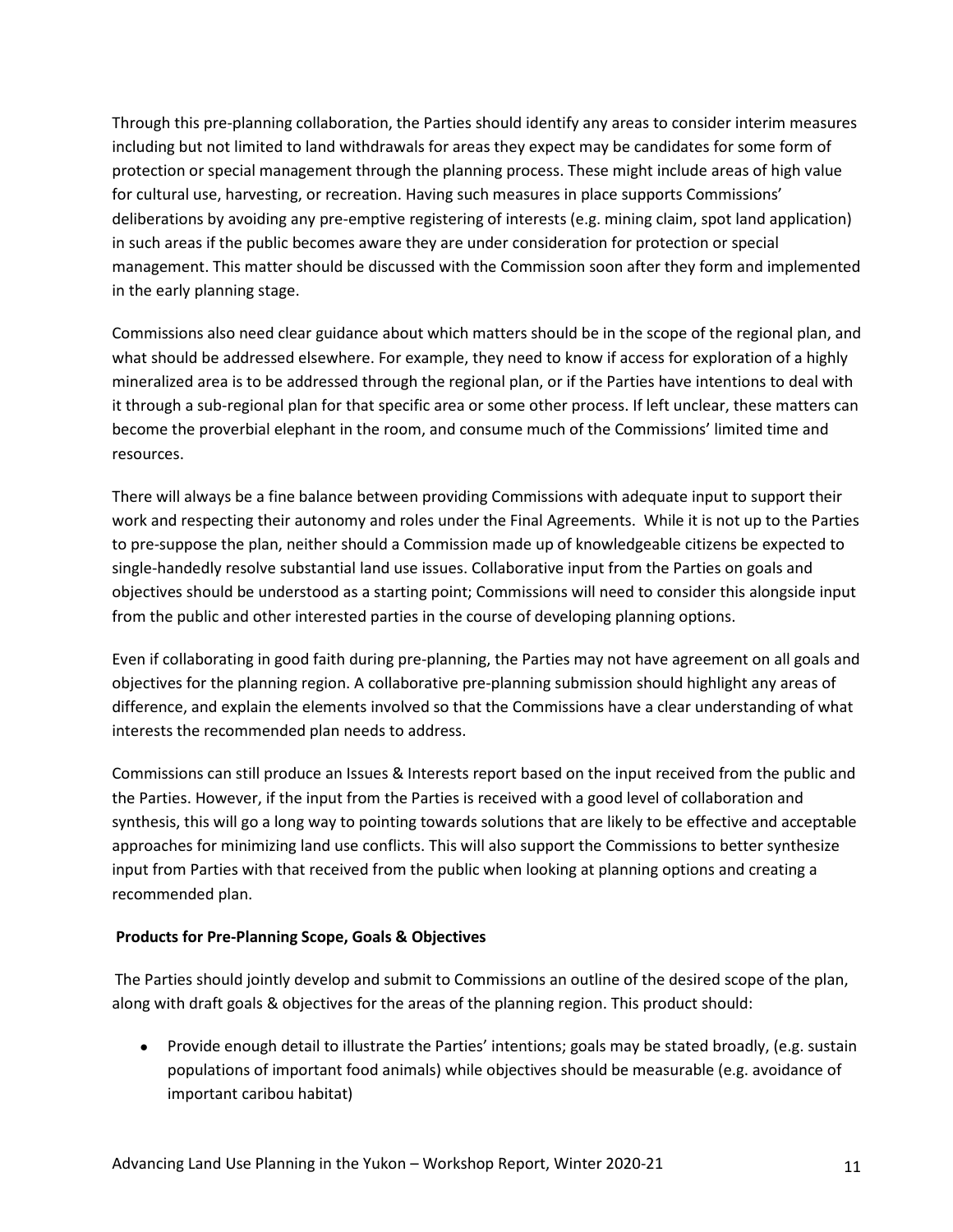- Identify any interim measures such as land withdrawals or protected areas that the Parties may agree to, and when these may happen in the planning process (e.g. before or after the draft plan released)
- Identify any planning matters or geographical areas that are intended to be addressed through subregional plans or other intergovernmental agreements, processes, working groups, etc
- Indicate shared expectations related to protected areas (general areas for consideration) and key values (e.g. caribou herds, cultural areas); or if there is not agreement, explain the differences and considerations involved
- Identify any policies (official or otherwise) of the Parties that will affect their review of planning options (e.g. ORV policy, traditional land use support policy)
- Explain any areas of difference or disagreement among the Parties, and reasons for these differences (i.e. the interests involved)

### **Roles & Responsibilities for Pre-Planning**

- Parties Collaborate in exploring interests and issues in the planning regions, and in developing draft shared goals and objectives while identifying any areas of difference
- Commissions Receive and review joint submissions from the Parties on plan scope and draft goals & objectives; request additional clarification as needed
- YLUPC Initiate staffing for key positions to support commissions (senior planners and support staff), creation and communication of a pre-planning guidance document for Parties

### **Key Factors to Success Pre-Planning**

- Parties need to invest substantial time for inter-governmental dialogue and building trust during pre-planning
- Draft goals and objectives need to have enough detail to provide meaningful guidance to the Commissions so that they may balance interests and identify issues
- Draft goals and objectives need to be realistic in consideration of interests and needs in the planning region
- Draft goals and objectives need to be realistic in consideration of the information available in the region (e.g. critical habitat information); pre-planning work may identify key areas for further information gathering
- Governments should identify any policies they have in place that pertain to the goals and objectives, for the information of the Commissions (i.e. not as a constraint on them)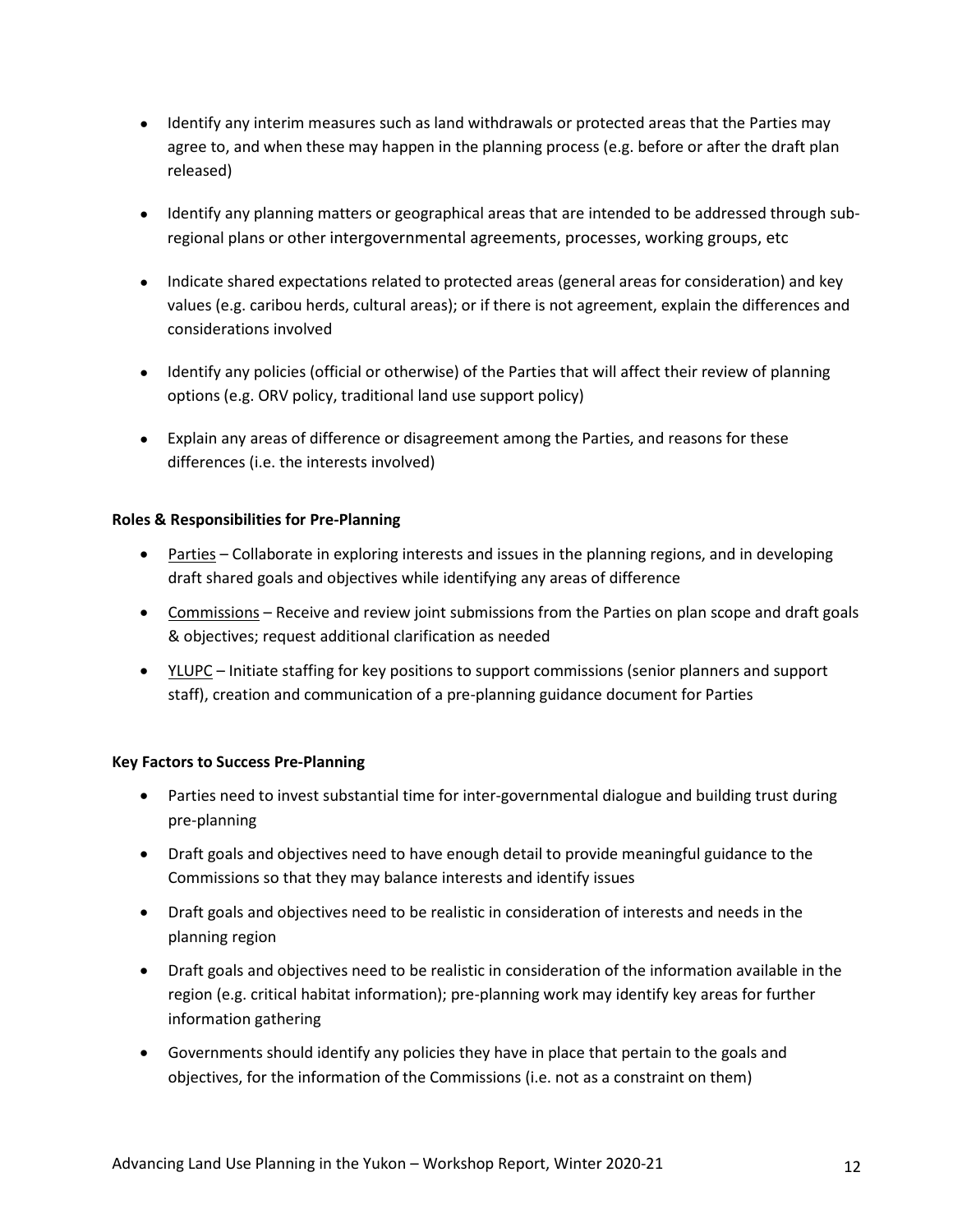- The Parties need to address and resolve any internal differences on planning matters prior to making submissions to the Commission, so as not to put them in the position of resolving these differences
- Draft goals & objectives should be accompanied by supporting information compiled during preplanning (see Section 5.2 following for guidance on information gathering)

### **Potential Resources, Guidelines & Templates for Compiling Background Information Stage**

- Guidance document developed by YLUPC, in collaboration with the Parties, on developing draft goals and objectives in pre-planning phase; this should be integrated with any guidelines or templates for Terms of Reference, and the Source Book for Commission Members
- Guideline document developed by YLUPC, in collaboration with the Parties, on pre-planning information gathering; should include a checklist on common types of information to gather during pre-planning; should address any potential protocols with intellectual property and privacy.

## <span id="page-12-0"></span>*4.3. Compiling Background Information*

### **Needs to Address**

In addition to having a good sense of plan scope, goals and objectives, Commissions require adequate information about the landscape and values in the planning region to craft options that will address the key issues. It is important that this information is oriented towards addressing the goals, objectives and key planning issues in the region (which should be articulated by the Parties in a jointly prepared document as per the previous section).

To date, baseline information about the planning region has been compiled in the form of a detailed Resource Assessment Report (RAR) that is prepared by the Commission. This has been a time-consuming exercise, which uses up a lot of the Commission's initial energy. In some cases, the information has been more detailed than what is needed for planning purposes, or includes a lot of detail that is not directly relevant to the key planning issues (which may not have been clearly articulated yet). Supporting an efficient planning process requires a good balance of the right amount and right type of information at the right time.

Ideally, the Parties would work together to identify essential information in the pre-planning stages before Commissions are formed. They would then be able to provide this to Commissions, and work with them to address any key information gaps.<sup>[4](#page-12-1)</sup> The Parties can also assess the need for a cumulative effects

<span id="page-12-1"></span><sup>4</sup> Information on remote parts of planning regions may be sparse or incomplete. Where not immediately needed for planning purposes, Commissions may recommend further research as part of their directions in the recommended plan.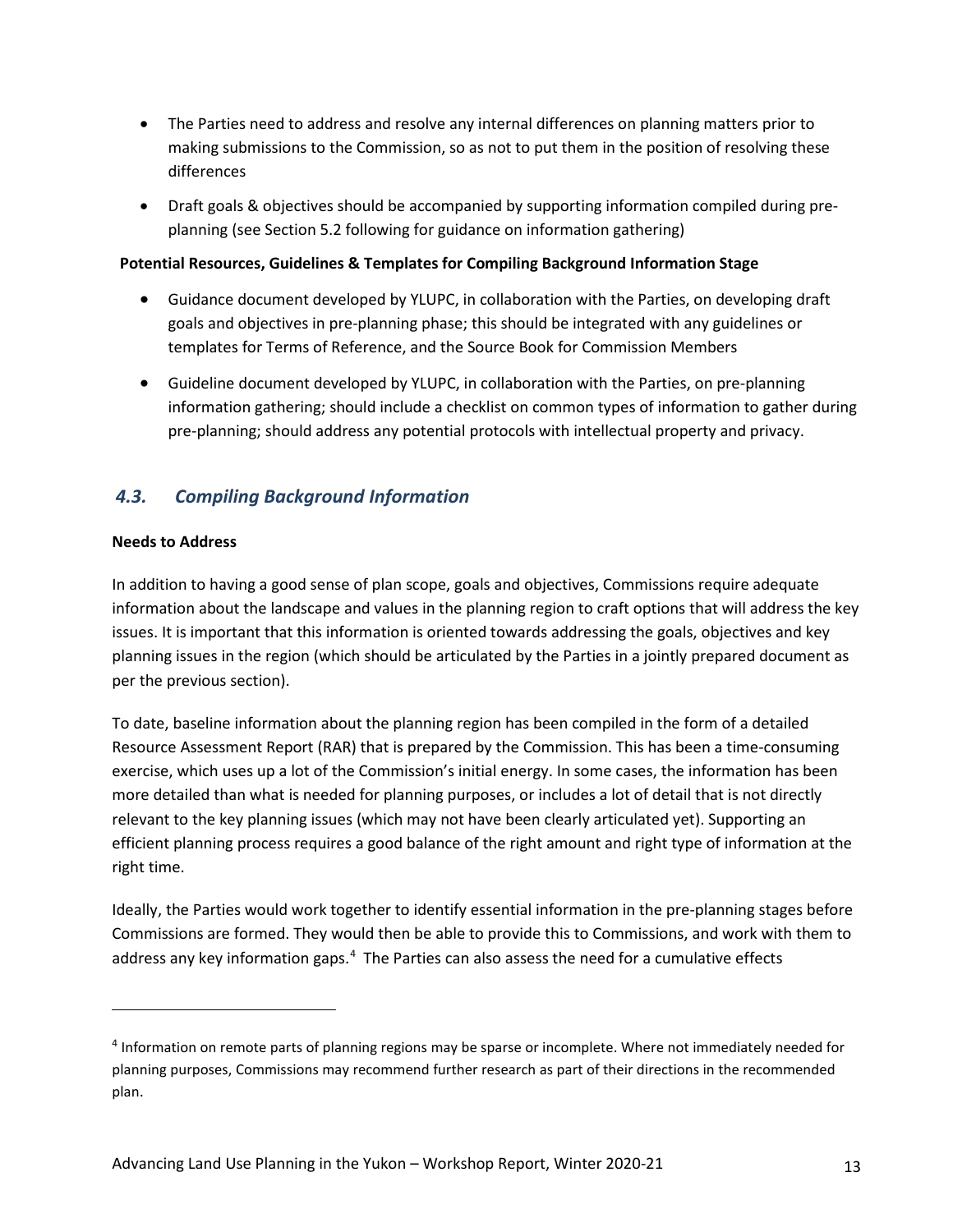assessment at this stage, and whether to employ specific data analysis tools like ALCES (A Landscape Cumulative Effects Simulator). This type of pre-planning collaboration is also an opportunity to build trust among the Parties, and to explore needs for further research. The workshops covered by this report did not generate a checklist of specific information/datasets that should be compiled for every planning region, and this may be a worthy exercise for the Parties and YLUPC to undertake, in the interests of promoting greater planning efficiency.

This should include an assessment of what traditional knowledge sources are available, including documented knowledge and knowledge holders to involve in planning discussions. The type and amount of information gathered should be guided by the key planning issues and the Parties' desired goals and objectives for the planning region.

Background information should be presented in manageable format in terms of length and detail. This can partly be accomplished by focusing on the planning goals and key issues for the region, and also by providing compiled and refined information, as opposed to more raw data. While care must be taken to avoid bias in interpreting data, it is important to provide Commissions with a complete picture of the planning region, rather than fragmented glimpses of different pieces. While there will be detailed information about specific areas in the planning region, it is important that background information is presented in a holistic way that reflects the interconnectedness of the landscape, water, animals, and humans.

Information may also be presented to the Commissions through expert input during the planning process, not just through written sources. This is a good way to share information with proper context and interconnectedness, and should supplement the written information compiled in advance of the planning process.

### **Pre-Planning Products for Compilation of Information**

- Compiled list of essential information about the planning region compiled by the Parties, including Indigenous knowledge sources (documented sources, as well as key knowledge holders)
- Identification of key information gaps, and approaches for addressing them
- Draft compilation report such as a focused and strategic resources assessment report to present to Commissions, with focus on information most relevant to draft goals and objectives for the planning region<sup>[5](#page-13-0)</sup>

### **Roles & Responsibilities in Compilation of Information**

• Parties to identify information sources, including traditional knowledge, and assess any gaps in regards to intended goals and objectives for the planning region

<span id="page-13-0"></span><sup>&</sup>lt;sup>5</sup> Information compiled should include thorough metadata documentation for the benefit of future use during plan implementation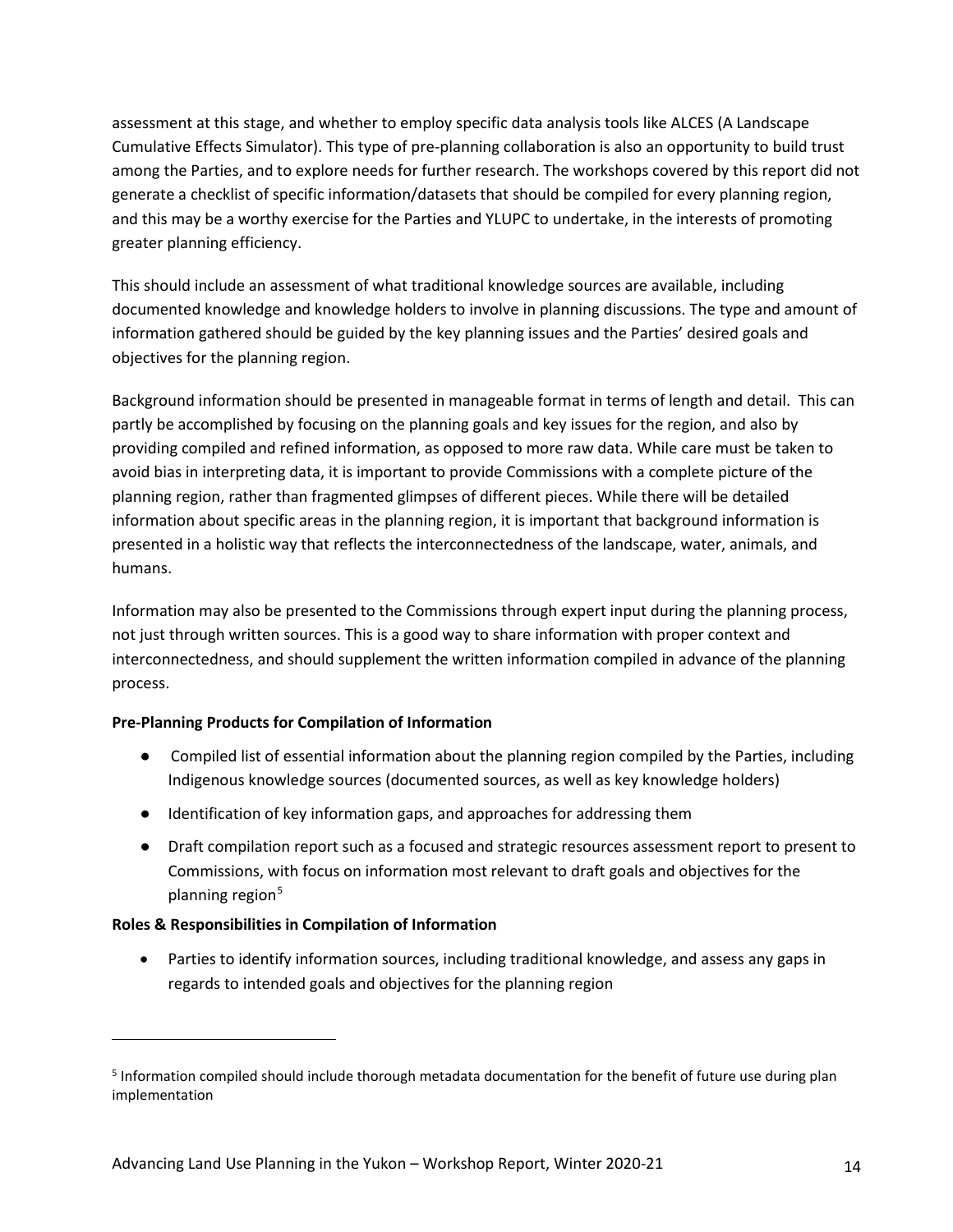• Parties to collaborate with YLUPC to determine need for, and approach to, cumulative effects assessment

### **Key Factors to Success for Compiling Background Information**

- Parties work together to assess sources of information about the planning region before Commissions are formed, including traditional knowledge sources
- Streamline and simplify amount of background information provided to Commissions by focusing on information that is most relevant to the draft planning goals and objectives
- Ensuring that information gathering is focused and close enough to Commission formation so that it is not stale-dated by the time planning begins
- Using multiple formats for sharing information with Commissions written documents, as well as in-person discussions with knowledgeable people
- Acknowledging information limitations and changing circumstances information needs for planning issues faced in 3-5 years might be very different
- Recognize that good information is not a substitute for good relationships. Trust among the people involved is essential for dealing with difficult planning issues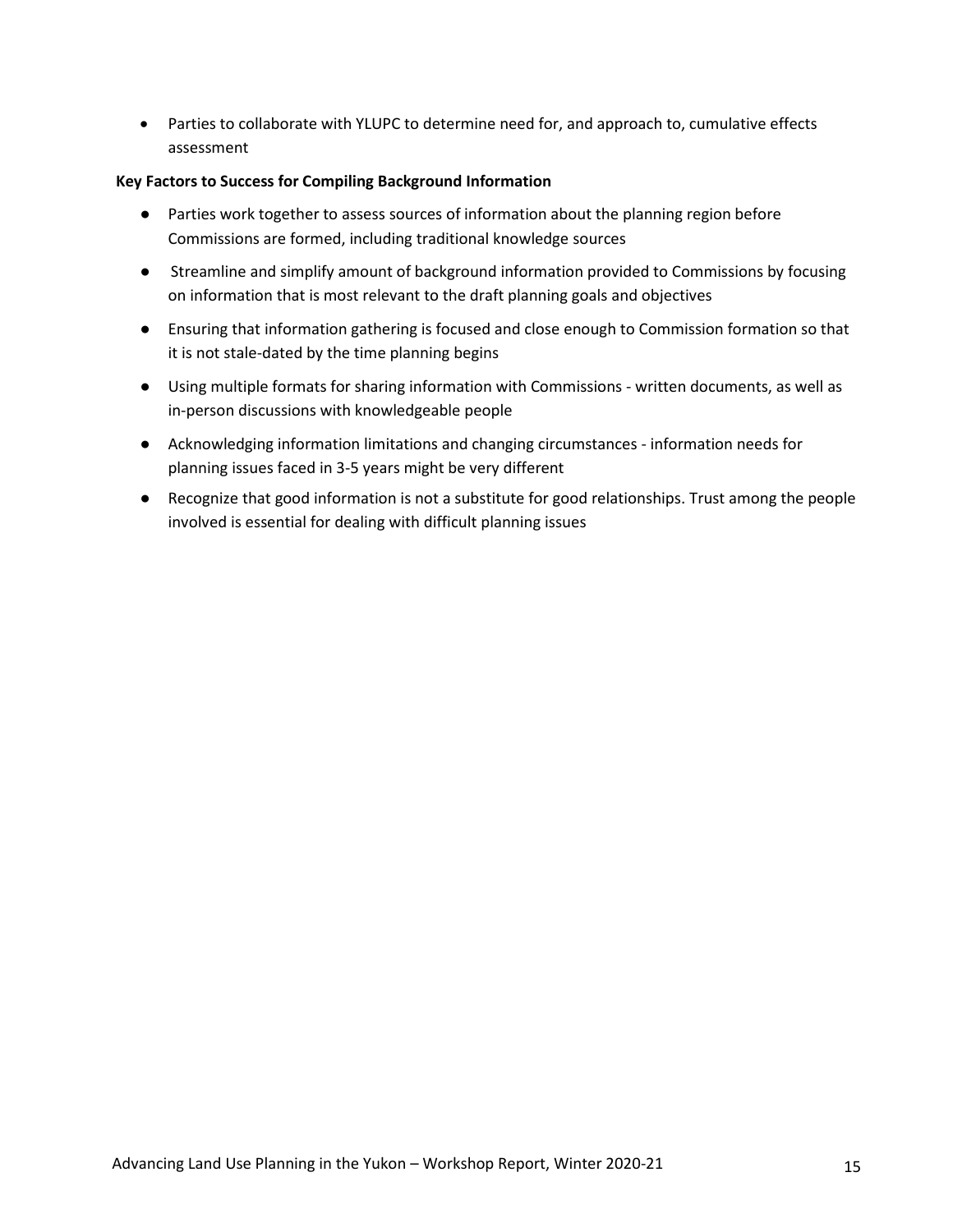<span id="page-15-0"></span>**Table 1: Summary of Main Activities, Roles and Products/Milestones for Pre-Planning Stage**

| <b>Pre-Planning Stage</b>                                                                                                                     |                                                                                                                                                                                                                                                                           |                                                                                                                                                                                                                                                           |  |  |
|-----------------------------------------------------------------------------------------------------------------------------------------------|---------------------------------------------------------------------------------------------------------------------------------------------------------------------------------------------------------------------------------------------------------------------------|-----------------------------------------------------------------------------------------------------------------------------------------------------------------------------------------------------------------------------------------------------------|--|--|
| <b>Activity</b>                                                                                                                               | <b>Roles &amp; Responsibilities</b>                                                                                                                                                                                                                                       | <b>Products / Milestones</b>                                                                                                                                                                                                                              |  |  |
| <b>Collaboration among</b><br>Parties on plan scope and<br>draft planning goals and<br>objectives - via early<br>formation of TWG             | Parties - Collaborate on<br>development of draft goals and<br>objectives submission; identify<br>any matters out of plan scope<br>(i.e. to be addressed elsewhere)                                                                                                        | Joint submission to<br>Commission with summary<br>of Parties' draft goals &<br>objectives, for<br>consideration alongside<br>public input                                                                                                                 |  |  |
|                                                                                                                                               | <b>YLUPC</b> – Support the creation of<br>a guideline document on<br>developing of pre-planning draft<br>goals and objectives                                                                                                                                             |                                                                                                                                                                                                                                                           |  |  |
| <b>Identify any interim</b><br>measures such as land<br>withdrawals or areas for<br>interim protection before<br>public release of draft plan | <b>Commission</b> - interim measures<br>may be recommended during<br>planning process<br><b>Parties</b> - Review requests for<br>and implement interim<br>withdrawals/protections and/or<br>other interim measures.<br>YLUPC – $n/a$                                      | Draft list of areas for<br>withdrawal/protection<br>consideration<br>Withdrawals/protections<br>implemented                                                                                                                                               |  |  |
| Proactive gathering of<br>background information<br>about planning region                                                                     | Parties - Collaborate on review<br>and compilation of background<br>information and identification of<br>key knowledge holders<br><b>YLUPC</b> - Support guidance<br>document and checklist of pre-<br>planning info need; lead/support<br>cumulative effects assessments | Listing of info sources and key<br>gaps; draft compilation of<br>information, with focus on<br>Parties' draft goals and<br>objectives<br><b>Cumulative effects</b><br>assessments for specific areas<br>of the planning region, where<br>deemed necessary |  |  |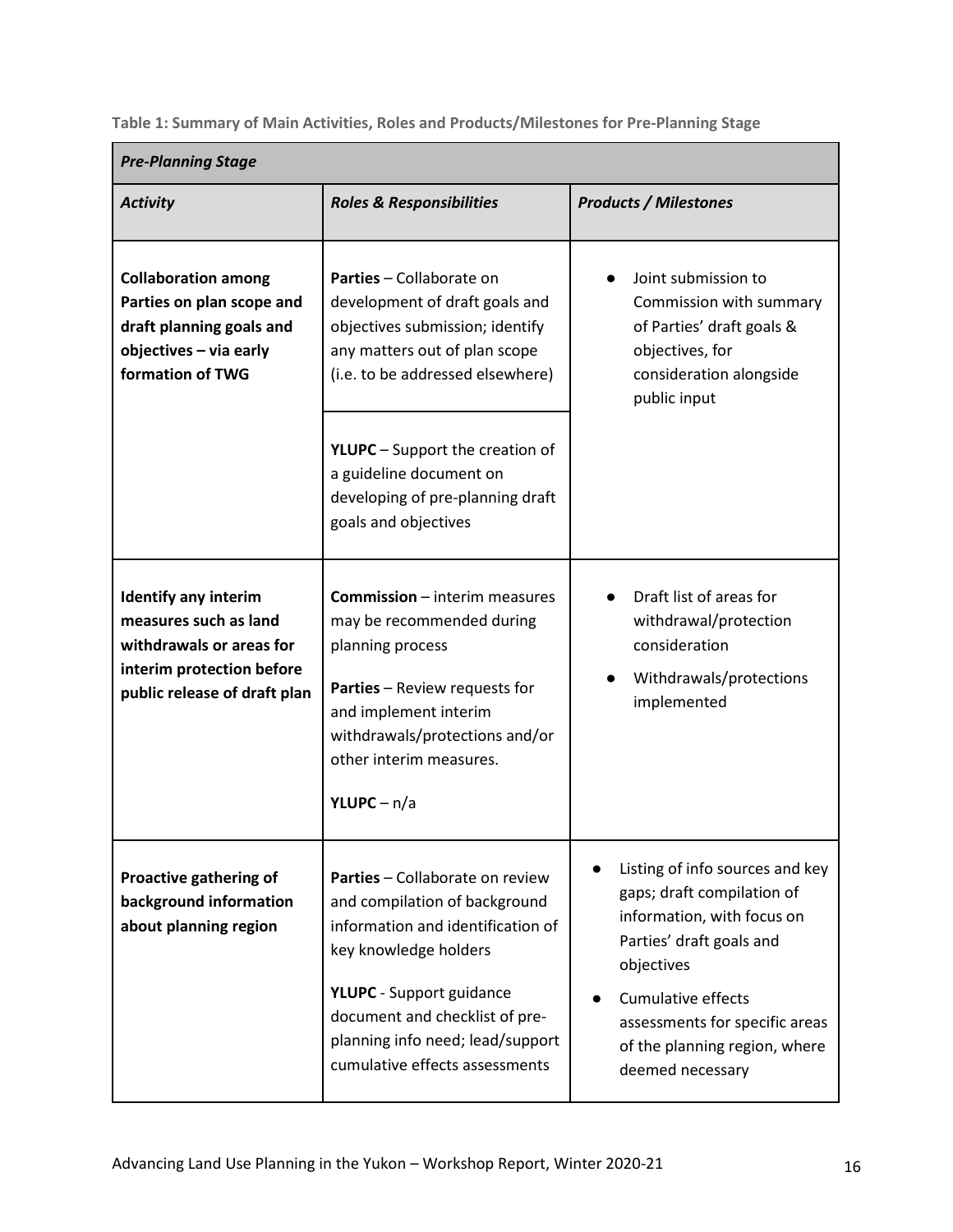## <span id="page-16-0"></span>**5. Planning Stage**

### **Needs to Address**

Regional planning Commissions have a complex task, with limited time and resources available to carry it out. This complexity will increase as planning processes move into the central and southern Yukon, and is already being experienced in the Dawson region. As such, it will be necessary for Commissions to scope and focus their efforts during the planning phase, supported by pre-planning work by the Parties and YLUPC.

The bulk of the Commission's time should be focused on geographic areas or topic areas (e.g. specific development sectors) that are of most concern in the planning region. These should have been identified by the Parties during pre-planning, including the goals and objectives they would like to see in the plan, pending public engagement by the Commission.

## <span id="page-16-1"></span>*5.1. Effective Use of SLCs and TWGs*

Chapter 11 does not provide a structure or guidance to the Parties for engaging with the Commissions and each other during the planning stage. During the early days of the North Yukon planning process, it became apparent that a high-level and on-going intergovernmental relationship is needed to offer input and address issues during planning. This led to what became known as a Senior Liaison Committee (SLC), whose role has since been defined in the Terms of Reference for each planning region. The SLC provides a mechanism for high-level discussions about the Parties goals and objectives for the planning region, while the Technical Working Group (TWG) is the means to contribute and assess detailed information about the planning region.

Both these groups provide an important interface with the Commission, and their effectiveness depends on coordination between them and best practices in each venue. TWGs meet much more frequently and do more inter-meeting work than the SLC, and so can be a good venue for exploring planning issues in a nonpolitical setting on a without prejudice basis. TWG reps can then coordinate with their respective SLC reps and other internal working group staff to firm up perspectives and positions to share with other Parties.

Workshop participants identified a number of practices and approaches to achieve this - some specific to each group, and some that apply generally to both:

### **Overall Best Practices for both SLC and TWG**

- Ensure consistent messaging and complete information among SLC and TWG Parties should consider developing internal working groups that include all TWG and SLC reps, plus staff from relevant departments, to ensure consistent messaging to Commissions
- Focus on relationships as much as desired planning outcomes the latter depends on the former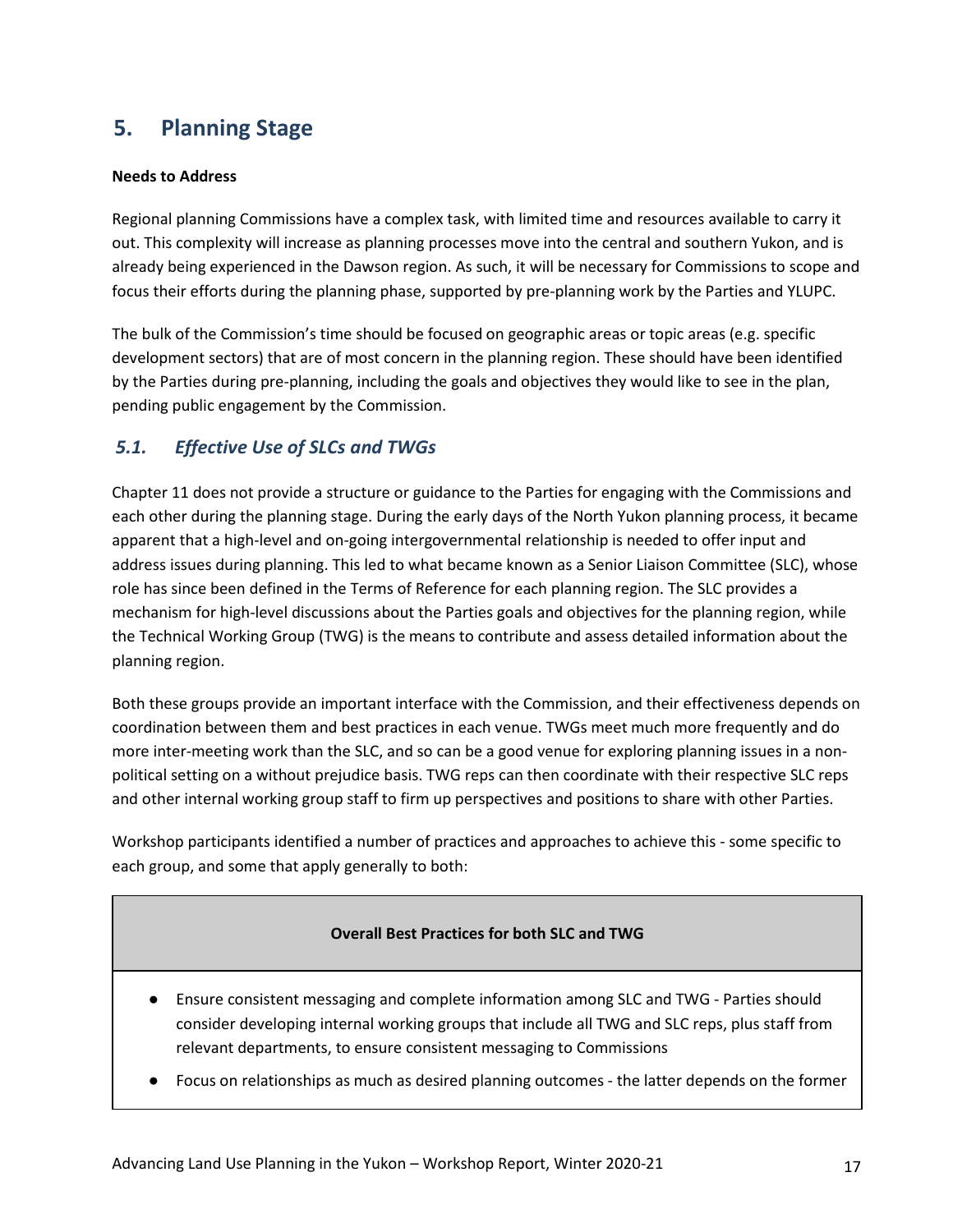| them respond in the most helpful way                                                                                                                                                                                                                                                                                                                                                                                                                                                                                                                   | Commissions should provide reasons and rationale for their info requests to SLC and TWG to help                                                                                                                                                                                                                                                                                                                                                                                                                                                                  |  |  |  |
|--------------------------------------------------------------------------------------------------------------------------------------------------------------------------------------------------------------------------------------------------------------------------------------------------------------------------------------------------------------------------------------------------------------------------------------------------------------------------------------------------------------------------------------------------------|------------------------------------------------------------------------------------------------------------------------------------------------------------------------------------------------------------------------------------------------------------------------------------------------------------------------------------------------------------------------------------------------------------------------------------------------------------------------------------------------------------------------------------------------------------------|--|--|--|
| Be mindful of even representation at meetings from all Parties (sometimes participation from<br>additional staff can lead to lopsided numbers)                                                                                                                                                                                                                                                                                                                                                                                                         |                                                                                                                                                                                                                                                                                                                                                                                                                                                                                                                                                                  |  |  |  |
| <b>SLC-Specific Best Practices</b>                                                                                                                                                                                                                                                                                                                                                                                                                                                                                                                     | <b>TWG-Specific Best Practices</b>                                                                                                                                                                                                                                                                                                                                                                                                                                                                                                                               |  |  |  |
| Develop shared principles at the start of<br>the process (e.g. the Four Agreements)<br>Shared training on managing difficult<br>conversations and conflicts<br>Start meetings with discussions and<br>agreements among Parties' reps, before<br>Commission members join<br>Be clear about any strong positions, while<br>respecting Commissions' autonomy to<br>weigh all factors in developing<br>draft/recommended plans<br>Have realistic expectations around<br>consensus - not all differences can be<br>reconciled, especially with limited time | Form early to support pre-planning ground<br>work (e.g. drafting of ToR, compile baseline<br>info) and form working relationships<br>Stay focused on technical input, guided by<br>political discussions at SLC level<br>Include First Nations knowledge holders at<br>$\bullet$<br>meetings to ensure these perspectives and<br>worldviews are included alongside tech<br>info<br>Ensure input from all relevant depts. (e.g.<br>health, heritage, tourism)<br>Be careful about "data dumps" on<br>Commissions that can overwhelm - strive<br>for compiled info |  |  |  |

## <span id="page-17-0"></span>*5.2. Developing Plan Options & Considering Scenarios*

After reviewing the compiled background information, and considering input from the Parties and the public, the Commission will need to develop different options to address interests in the planning region. This might include variations on land designations and protected areas as options for balancing future land uses.

The terms "options" and "scenarios" are sometimes used interchangeably, but actually refer to different concepts. Planning options, or alternatives, are different approaches for designating what types of land uses should happen and where. Scenarios are hypothetical future situations that might occur depending on circumstances - for example, what the future might look like if forestry activity doubled in a given area.

Choices about which planning option to implement will affect what future scenarios in the planning region could look like. And the details of different potential scenarios (e.g. effects of less/same/more oil & gas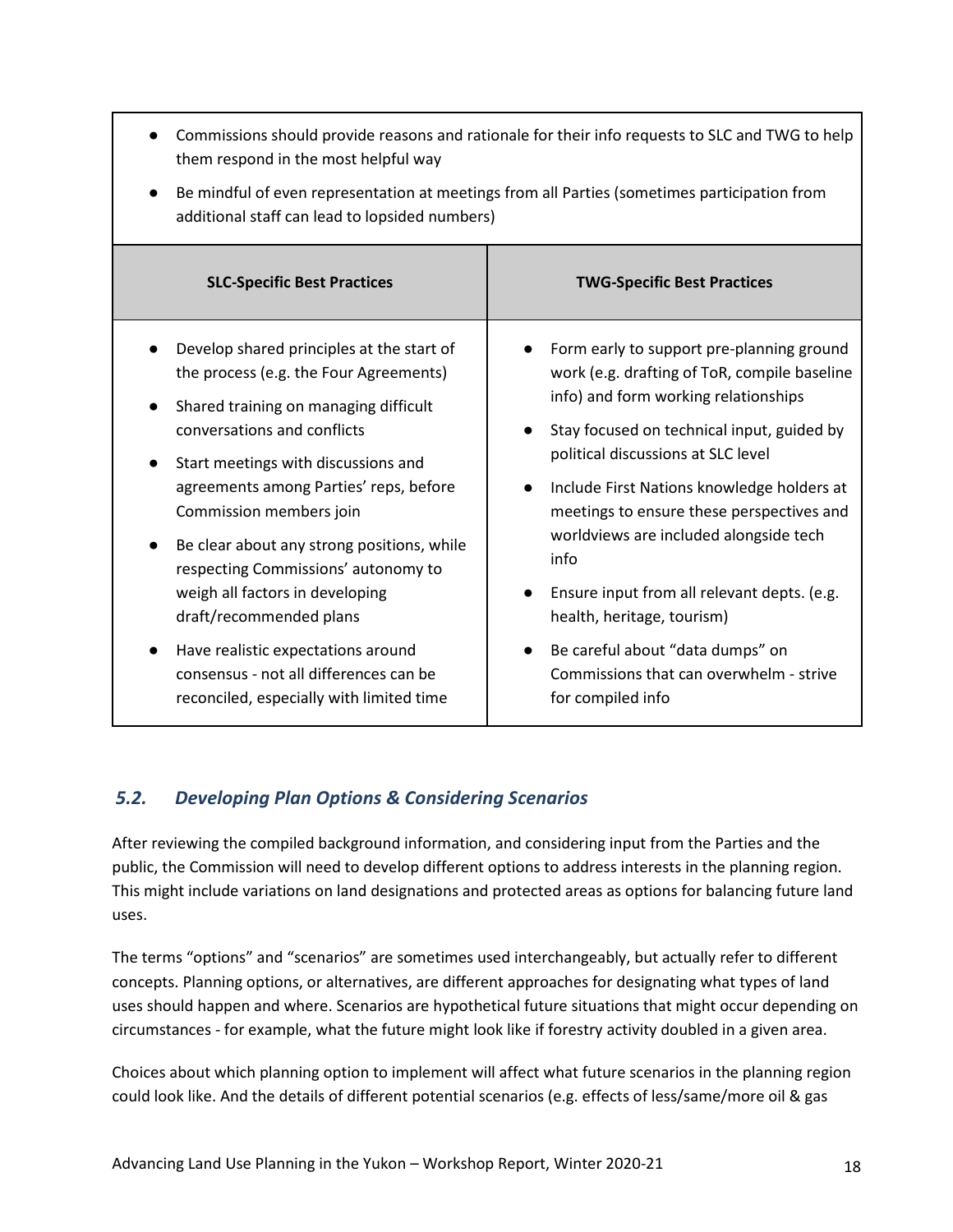activity) might affect which planning option the Commission thinks is best. However, future scenarios are inherently uncertain, and especially so the more factors that are involved.

There is a spectrum of potential detail for future scenarios, from very general to very detailed. Developing detailed scenarios can be very time consuming and information intensive, and of course potentially inaccurate despite best efforts. In the previous example, developing scenarios around future oil & gas activity would require some data about what the less/same/more scenarios would actually look like in terms of activities and locations. This could be summarized in a fairly high-level format, or could be mapped out in fine detail. The level of uncertainty involved in developing scenarios goes up the more precise you try to be in your forecasts. As such, Commissions should assess if any detailed scenarios are needed to guide choices of planning options, or if more general scenarios will suffice, or if guidance is needed from the Parties.

## <span id="page-18-0"></span>*5.3. Identifying Areas for Further Planning Work*

The North Yukon and Peel plans both provided a lot of detail for the whole planning region, based on extensive compilation background information. This is likely not a viable approach for more complex planning regions, as noted in section 2.3. As planning moves into regions with more access and development activity, Commissions will need to focus their efforts on key planning issues and geographic areas, and flag matters for further planning attention and detail (sub-regional or district planning). This will require a sort of "triage" exercise near the start of the planning stage (environmental scan), and should be informed by a collaborative pre-panning submission by the Parties regarding key planning issues, goals, and objectives.

Some workshop participants noted that there would be value in drawing on the "minimum viable product" (MVP) approach commonly used in software development. In this approach, developers work to build a product that does its job well-enough to release, with the intention of addressing outstanding issues through updates and revisions. Obviously, tech sector development is different than land use planning, but the underlying principle can still be valuable. Commissions can focus their efforts on developing a product that addresses the key planning issues in the region, and identifies what areas need future work during "updates".

Commissions have several tools available to identify areas for further planning work beyond what is addressed in the recommended plan they develop. These should be used in order to achieve a plan that addresses key planning issues within a reasonable timeframe from the start of the Commission.<sup>[6](#page-18-1)</sup> For protected areas, Commissions might designate SMAs to identify areas for protection of key values, and

<span id="page-18-1"></span> $6$  As noted in section 4.1, the Parties should clearly identify during pre-planning any geographic regions or topics that are intended to be addressed through other planning processes, including sub-regional planning.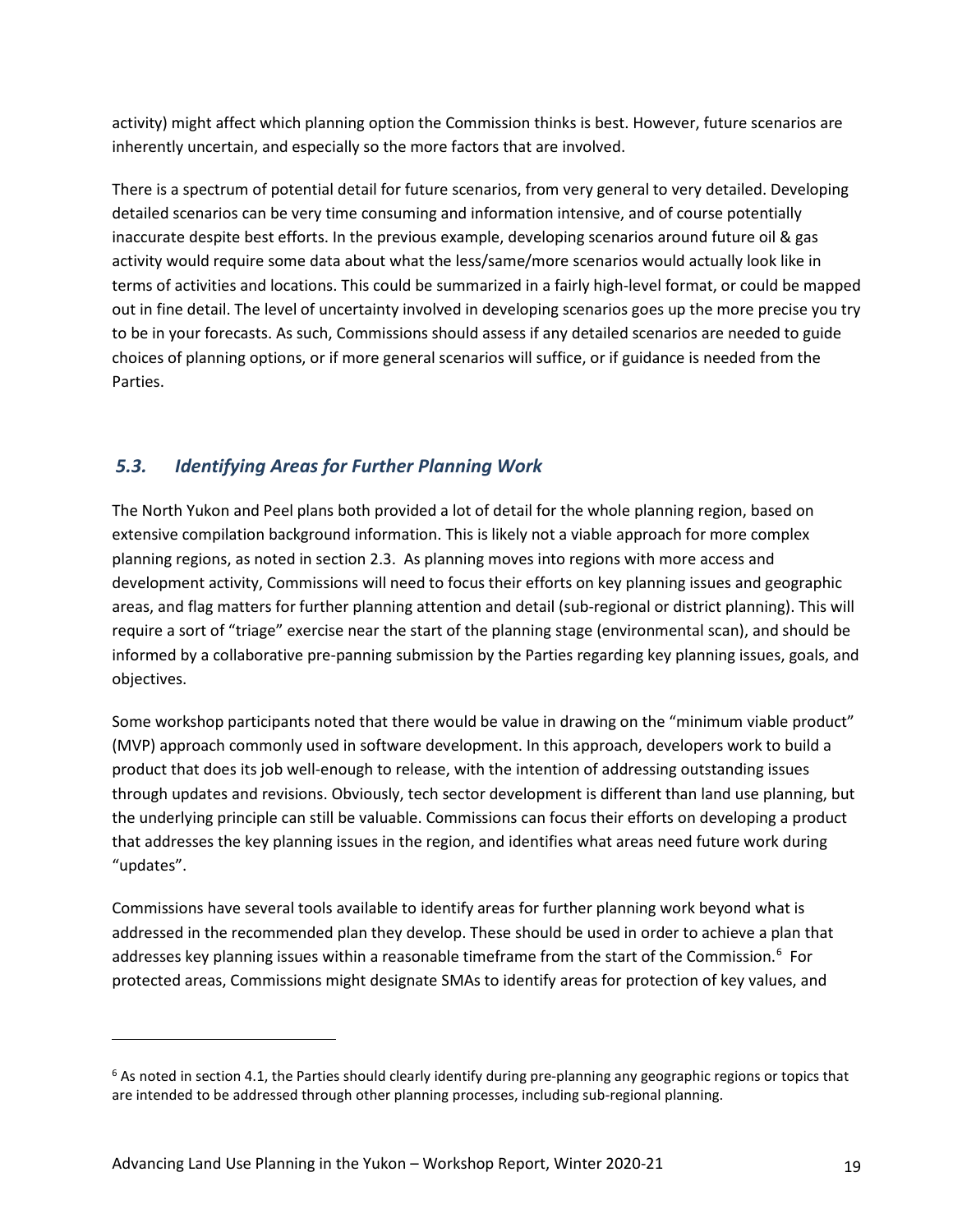then leave it to management plans for those areas to define specific management directions. For integrated management areas, time and effort should be focused on areas of greatest concern. Commissions could potentially spend a lot of time on assessing the status of relatively remote areas or areas of limited development, which may not be necessary and could divert energy from more pressing issues.

### **Roles & Responsibilities for Planning Stage**

- Commissions Develop plan options for various areas of the planning region, with a focus on areas related to key planning issues; share early draft sections of plans with Parties to facilitate feedback
- Parties Provide input and feedback to the Commission, consistent with pre-planning materials and submissions
- YLUPC Provide administrative services for Commissions and staff; provide guidance documents and technical expertise on matters such as best practices for TWG/SLC, cumulative effects, and developing planning options

### **Key Factors to Success for Planning Stage**

- Parties provide Commissions with clear input from pre-planning work in regards to plan scope, key planning issues, and desired goals and objectives
- Commissions focus work on areas related to key planning issues
- Commissions identify areas for future planning work, and provide enough guidance to enable the Parties to develop further details
- Parties provide consistent and transparent feedback to Commissions via the SLC and TWG; early drafts of plan sections can be shared with the Parties to facilitate this
- Reliance on local and traditional knowledge of Commission members and citizens to support planning options and reduce the amount of technical analysis required

### **Potential Resources, Guidelines & Templates for Planning Stage**

- Guidance documents on:
	- o Best practices for getting value from TWG and SLC
	- o Regional cumulative effects assessment
	- o Assessing development scenarios
	- o Conducting conservation assessments, development scenario modeling, forecasts and future vision reports
	- o Developing planning options
	- o Process for prioritizing key areas and topics for most planning attention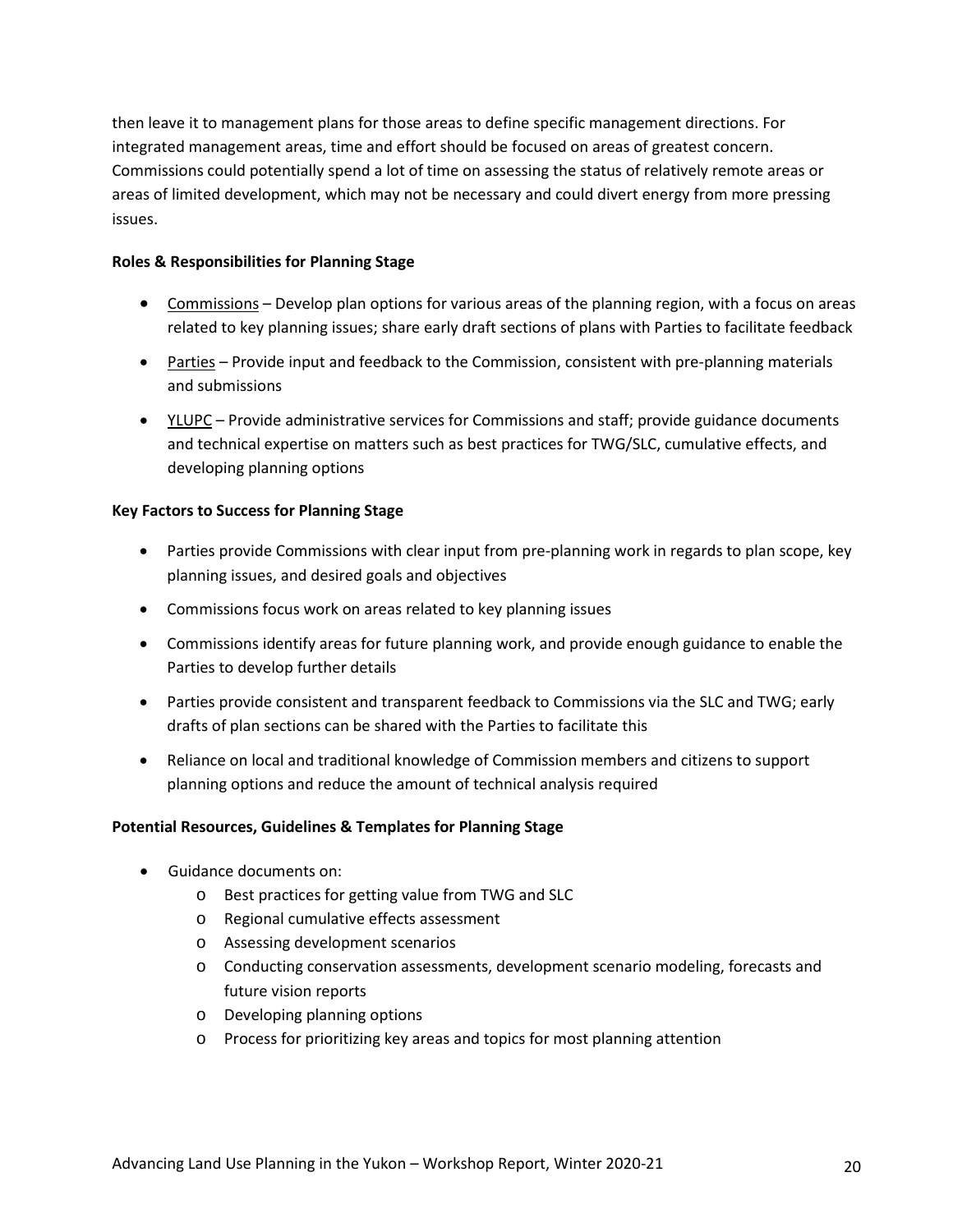<span id="page-20-0"></span>**Table 2: Summary of Main Activities, Roles and Products/Milestones for Planning Stage**

| <b>Planning Stage</b>                                                                 |                                                                                                                                                                                                                                                                                                                                                                           |                                                                                                                                                                                                                                                                                                                       |  |  |  |
|---------------------------------------------------------------------------------------|---------------------------------------------------------------------------------------------------------------------------------------------------------------------------------------------------------------------------------------------------------------------------------------------------------------------------------------------------------------------------|-----------------------------------------------------------------------------------------------------------------------------------------------------------------------------------------------------------------------------------------------------------------------------------------------------------------------|--|--|--|
| <b>Activity</b>                                                                       | <b>Roles &amp; Responsibilities</b>                                                                                                                                                                                                                                                                                                                                       | <b>Products / Milestones</b>                                                                                                                                                                                                                                                                                          |  |  |  |
| <b>Conduct Public</b><br>Engagement                                                   | <b>Commission</b> - Develop<br>engagement strategies for public<br>and planning partners and<br>conduct engagements<br><b>Parties</b> - Review and offer<br>feedback on engagement<br>strategies<br><b>YLUPC</b> - Develop public<br>engagement guidance<br>document, with ideas, options<br>and templates; provide<br>administrative/financial support<br>to Commissions | Engagement strategies for FN<br>citizens, Yukon public, and<br>interest groups created and<br>updated as the Commission<br>proceeds through its work.<br>Engagement strategy for<br>Parties<br><b>Issues and Interest</b><br>Statement, reflecting Parties'<br>collective pre-planning input<br>on goals & objectives |  |  |  |
| <b>Review and prioritize</b><br><b>LMUs and topics for most</b><br>planning attention | <b>Commission</b> – Draw on<br>background info, Parties joint<br>pre-planning submission, local &<br>traditional knowledge to<br>produce draft priority list<br>Parties - Provide input and<br>feedback via the SLC and TWG<br><b>YLUPC</b> - Develop guidance<br>document on identifying<br>priorities                                                                   | Draft list of priority areas and<br>topics for attention for review<br>with SLC and TWG                                                                                                                                                                                                                               |  |  |  |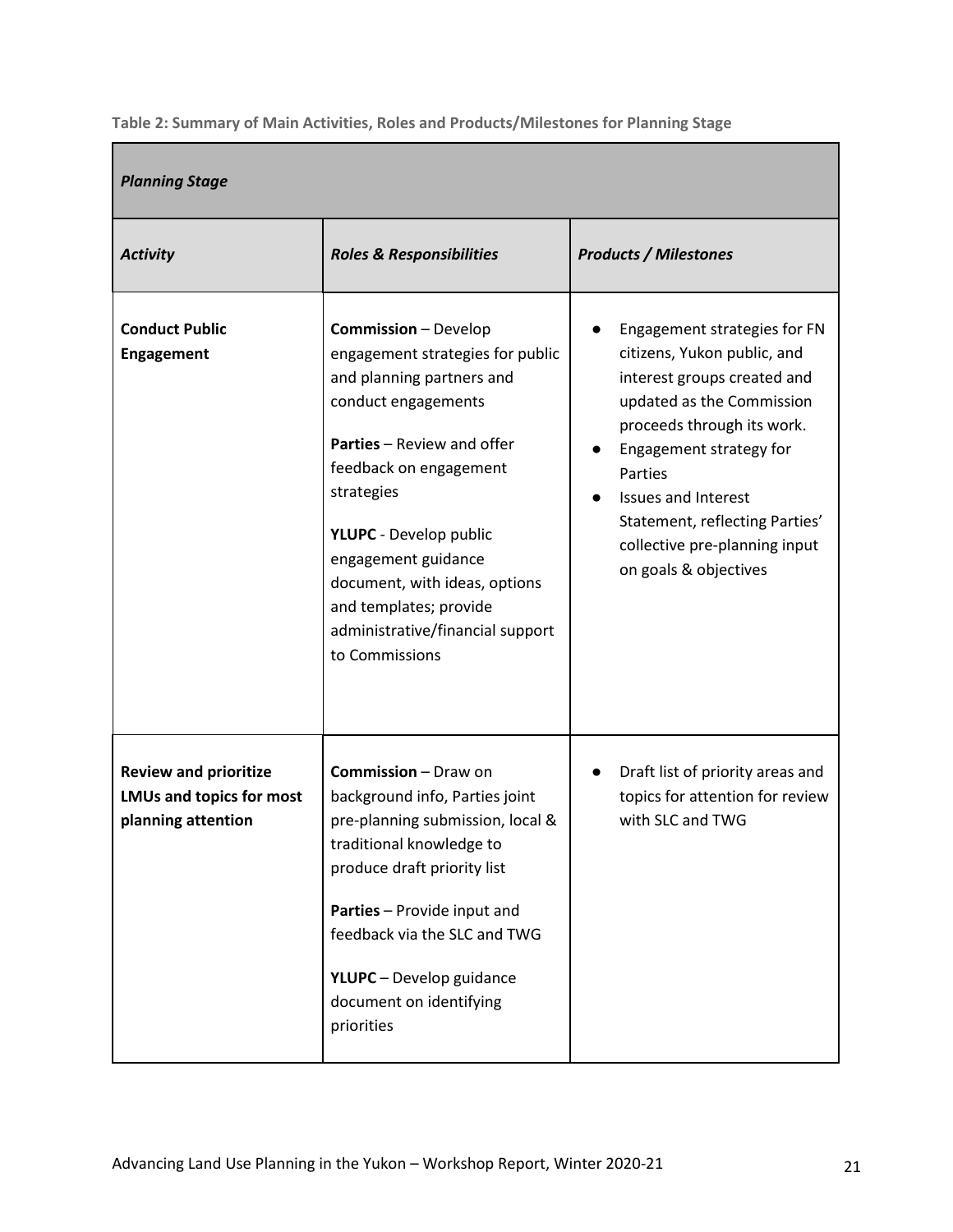| <b>Planning Stage</b>                                                  |                                                                                                                                                                                                                                                                                                                                                                                     |                                                                                                                                                                                                                                                                                                                                                                                                                                                |  |  |
|------------------------------------------------------------------------|-------------------------------------------------------------------------------------------------------------------------------------------------------------------------------------------------------------------------------------------------------------------------------------------------------------------------------------------------------------------------------------|------------------------------------------------------------------------------------------------------------------------------------------------------------------------------------------------------------------------------------------------------------------------------------------------------------------------------------------------------------------------------------------------------------------------------------------------|--|--|
| <b>Activity</b>                                                        | <b>Roles &amp; Responsibilities</b>                                                                                                                                                                                                                                                                                                                                                 | <b>Products / Milestones</b>                                                                                                                                                                                                                                                                                                                                                                                                                   |  |  |
| <b>Develop Planning Options</b>                                        | <b>Commission - Conduct</b><br>assessments and review<br>scenarios with focus on areas<br>related to key planning issues;<br>draft planning options<br>Parties - Provide input via TWG<br>and SLC<br>YLUPC - Develop guidelines and<br>templates to support<br>Commissions' assessments of<br>scenarios and options; provide<br>administrative/financial services<br>to Commissions | <b>Conservations Assessments -</b><br>demand for land and<br>resources; identify values and<br>areas for conservation<br>consideration<br><b>Development Forecast -</b><br>current and future demand<br>for land and resources,<br>consider potential scenarios<br><b>Region Forecast Report -</b><br>address the question "What<br>are we planning for?";<br>consider cumulative effects<br>assessment, conflict and<br>compatibility studies |  |  |
| <b>Create Draft Plan (may</b><br>include multiple planning<br>options) | <b>Commission</b> – Draft plan and<br>share with Parties (may share<br>sections as they are drafted)<br>Parties - Provide input via TWG<br>and SLC<br>YLUPC - Provide input via TWG<br>on draft plan considerations;<br>provide feedback on draft plan                                                                                                                              | <b>Plan direction statement:</b><br>short piece done midway<br>through process before<br>detailed planning work begins<br><b>Early iterations of the Draft</b><br>$\bullet$<br>Plan could be shared with<br>Parties by Commission<br>Draft Plan: may be a partial<br>$\bullet$<br>draft containing options<br>Criteria for Approval of the<br>$\bullet$<br>Recommended Plan or Final<br>Recommended Plan                                       |  |  |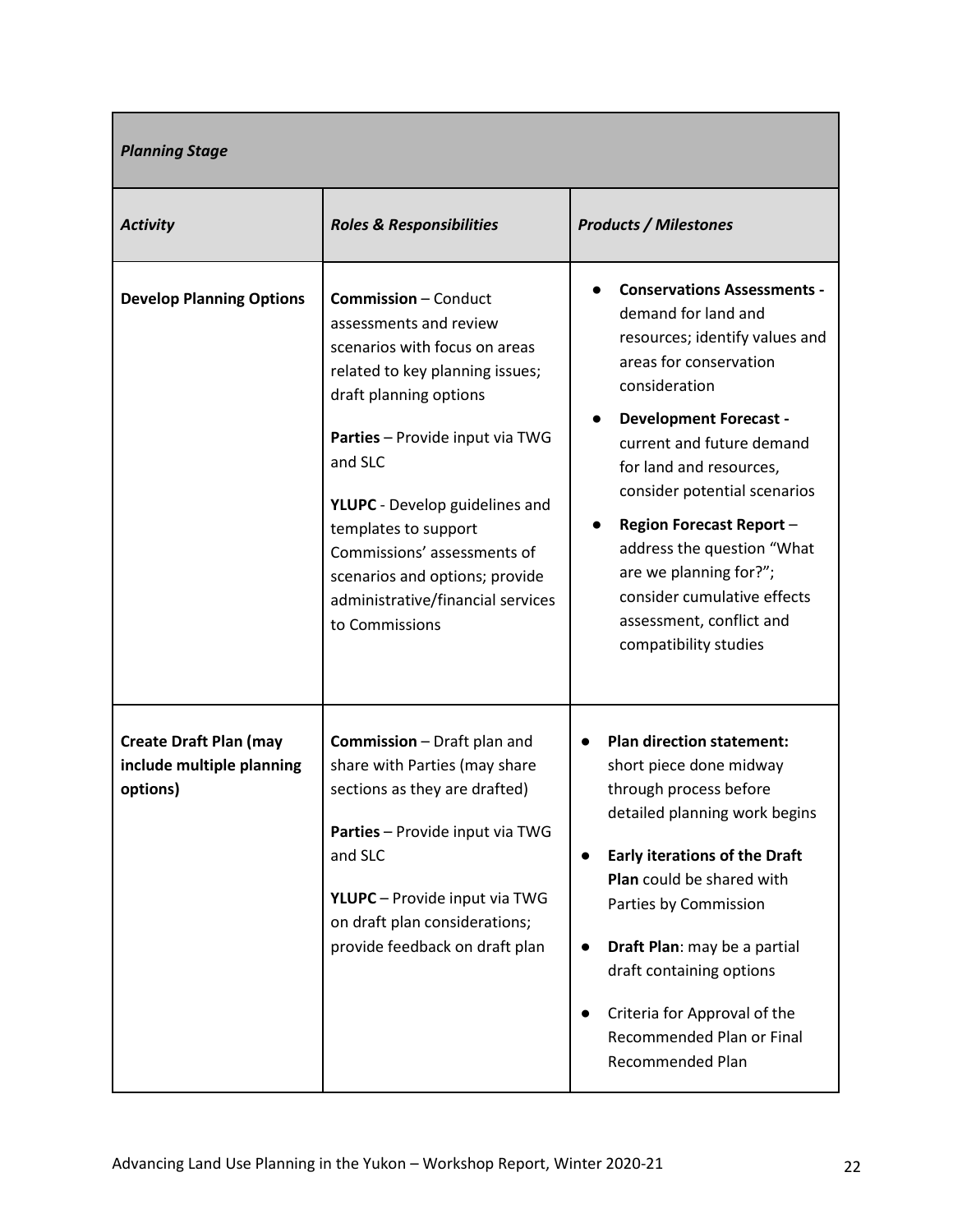## <span id="page-22-0"></span>**6. Supporting Multiple Concurrent Planning Processes**

Once the Dawson region plan is completed, planning will need to occur in central and southern Yukon (Whitehorse, Northern Tutchone, Kluane and Teslin), pending boundary approval by the Parties.[7](#page-22-1) The Yukon Forum objectives include support for multiple concurrent processes, rather than addressing them sequentially. Doing so will create certain capacity challenges, and also opportunities for efficiency, both of which were addressed by the workshop participants.

The consensus among the workshop participants is that YG and YLUPC are currently operating near their capacity in terms of planning, and could sustain two concurrent planning processes at once given current levels of resources. There are also further capacity implications for YLUPC and YG as more plans are completed and require implementation work – see section 7 following.

Once initiated, planning processes take some time to develop as Commissions, staff, SLC and TWG members go through a forming and norming phase. Ideally, planning processes would be staggered so that YLUPC and YG are not trying the shepherd two Commissions through a start-up phase at once, though timelines will be subject to a myriad of factors.

As noted in section 4, a strong pre-planning process is essential for providing Commissions with the foundational input they need to carry out their work. This will place particular demands on YG, as they work to support in-progress planning as well as conduct pre-planning for others. Potential capacity challenges include the following:

- There are a fair number of planners within YG, but there are only so many people available for detailed technical analysis on specific topics (e.g. wetlands functions).
- Implementation funding via Chapter 11 only flows once a planning process formally starts, not during pre-planning. This could be a capacity challenge for the Parties - under the current funding arrangements.

The workshop participants also identified several opportunities for efficiencies with multiple concurrent planning processes:

- Information sharing and technical analysis between concurrent processes
- Concurrent gathering of baseline information to support pre-planning
- Staff-sharing/secondment arrangement to support First Nations
- Senior planners and Commission chairs can collaborate on common issues

<span id="page-22-1"></span><sup>&</sup>lt;sup>7</sup> The areas with the traditional territories of White River First Nation, Ross River Dena Council, and Liard First Nation would not be address through Chapter 11 planning processes, as these First Nations are not Parties to Final Agreements. These areas could be addressed through other planning processes.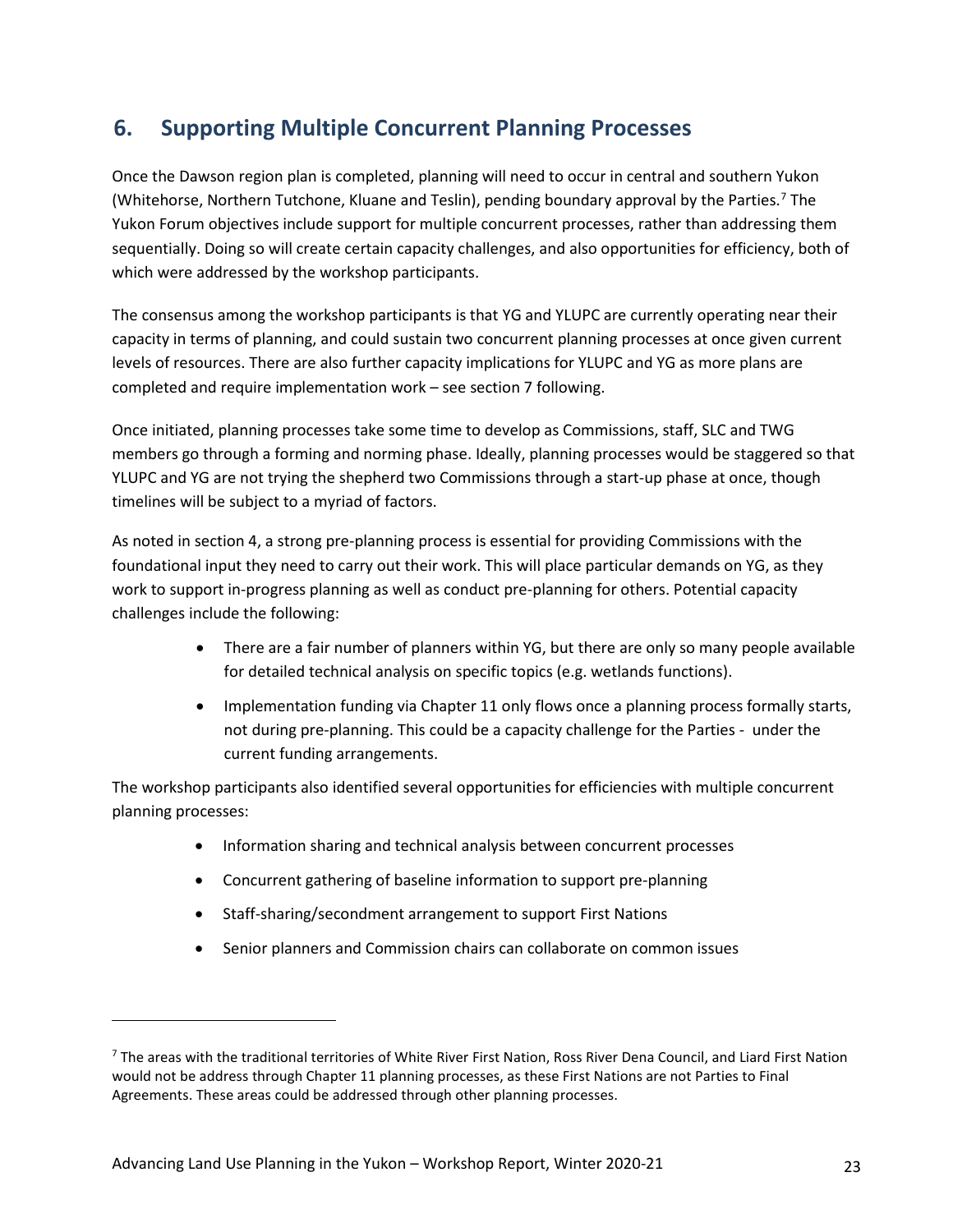## <span id="page-23-0"></span>**7. Implementation Stage**

### **Needs to Address**

While the Yukon Forum objectives focussed upon setting up "commissions for success" did not speak specifically to plan implementation, details on how implementation is approached will have direct implications for the planning process itself. The transition from planning to implementation is like the passing of the baton from the Commission back to the Parties. The more clarity that Commissions have about implementation elements like monitoring and reviews will happen, the more they can focus (and potentially streamline) their planning work. Without such clarity, there can be a tendency towards providing more detail, rather than risk leaving important matters to uncertain implementation processes.

This section addresses a few key aspects of plan implementation in relation to the planning process, as noted by workshop participants. Because these workshops were not intended to undertake a full review of plan implementation, YLUPC intends to convene further discussions with the Parties, including reviews of other relevant jurisdictions' successes and lessons learned.

## <span id="page-23-1"></span>*7.1. Monitoring of Effects on Values*

Chapter 11 of the Final Agreements is largely silent on matters of plan monitoring, review and amendment. Section 11.4.5.10 contemplates that Commissions could play a role here, but this is not clearly mandated or elaborated. In practice to date, monitoring of plan compliance and cumulative effects on identified values have been addressed by the Parties through an implementation committee, in collaboration with YLUPC. This situation illustrates the need for a smooth transition between Planning Commissions and implementation committees. Workshop participants noted a number of important considerations to facilitate this transition:

- The Parties only have the capacity to monitor so many values for impacts from development. It will be helpful if the Commissions can identify priority values for monitoring.
- Plans should be developed with consideration of where there is adequate data available for monitoring effects on identified values and not. Where there is inadequate information, plans should indicate areas for further research or studies
- Commissions should be wary of vague, generalized, or undefined guidance (e.g. "adequate" or "significant"). If a Commission intends that the Parties' implementation committee should determine what constitutes "adequate" or ``significant`, this should be clearly stated.
- Plans can identify interim measures to address areas of immediate concern, pending further information gathering and monitoring (e.g. a particular river corridor)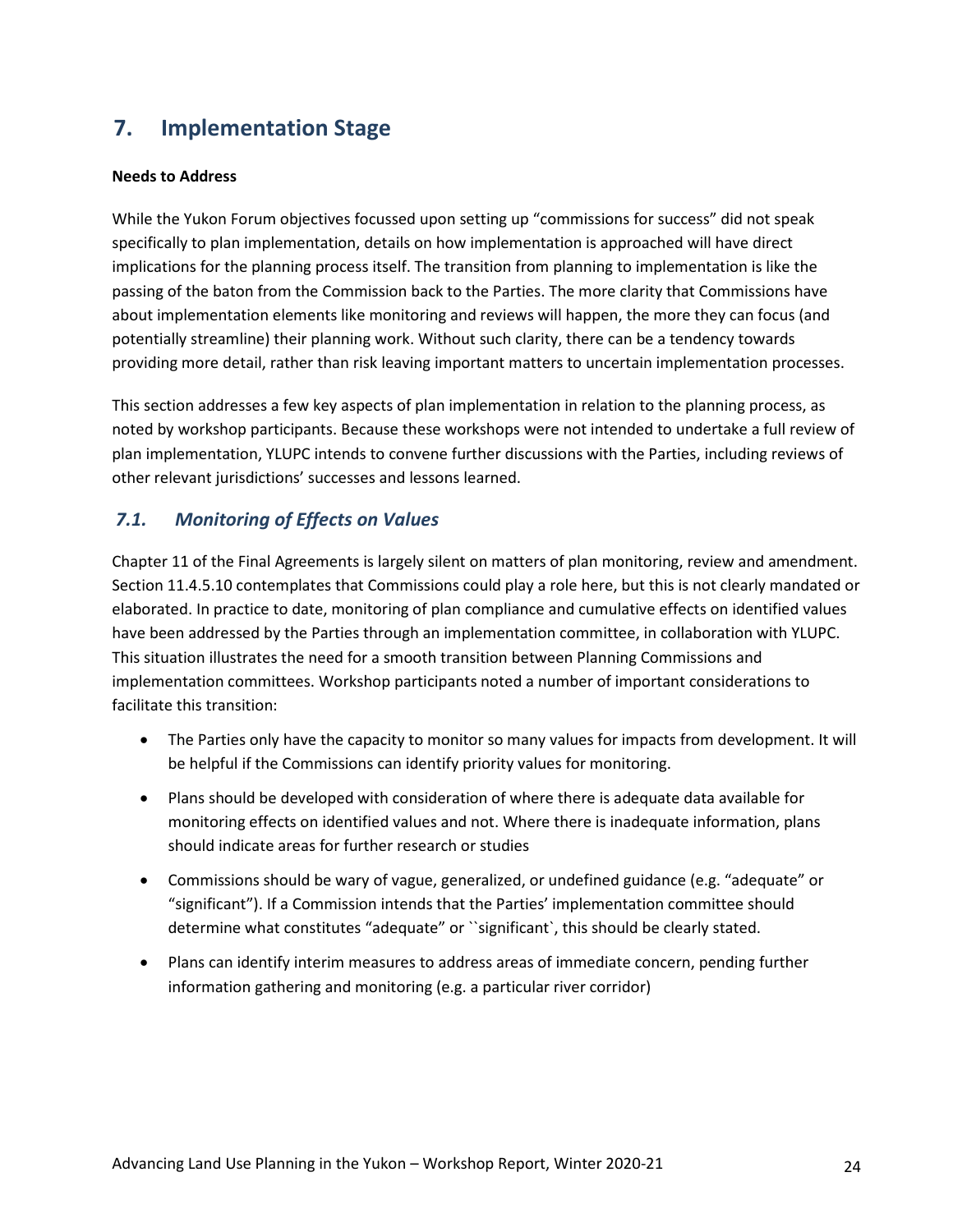## <span id="page-24-0"></span>*7.2. Plan Review & Amendment*

The Final Agreements specify under 11.2.0 that "any regional land use planning process in the Yukon shall:

- provide for periodic review of regional land use plans
- provide for procedures to amend regional land use plans
- provide for non-conforming uses and variance from approved regional land use plans

The North Yukon and Peel plans both address these matters in sections on plan implementation and revision, and direct the Parties to develop appropriate processes in their implementation plans. At present, the Parties to these plans are working on clear parameters for what constitutes a variance (very small change) versus what would require a plan amendment. Details were not confirmed in time for inclusion in this report, but should be available later in 2021.

In addition to potential amendments, Plans are intended to be reviewed at specified intervals, generally ten years. It is not yet clear if the Parties would intend to re-form Commissions to undertake comprehensive plan reviews, if initiated. Clarity on this matter would provide more certainty for Commissions, and perhaps more confidence about identifying matters for future attention in order to complete initial plans sooner.

### **Roles & Responsibilities for Implementation Stage**

- Commissions Identify and prioritize what values should be monitored for impact effects, in consideration of available information
- Parties Monitor effects on values identified and levels of disturbance in LMUs; address information gaps for research; as impacts are realized or cumulative impacts near stated thresholds, address potential management options through implementation committees; identify and compile needs for potential amendments
- YLUPC Role of YLUPC in conducting plan conformity checks on proposed developments needs to be confirmed. YLUPC has been asked by Peel/NY implementation committees to assess plan conformity, however YLUPC is not resourced to do so and will not be able to do so in the Dawson region given the anticipated number of projects.

### **Key Factors to Success for Implementation Stage**

- Strategy among the Parties on YLUPC on how to deal with long-term capacity challenges of monitoring and implementing all regional and sub-regional plans
- Manageable amount of values to monitor for impact effects, and adequate information
- Clear direction in plans about Commissions' intentions for specific areas or topics, and/or clear direction to Parties on what Commissions intend them address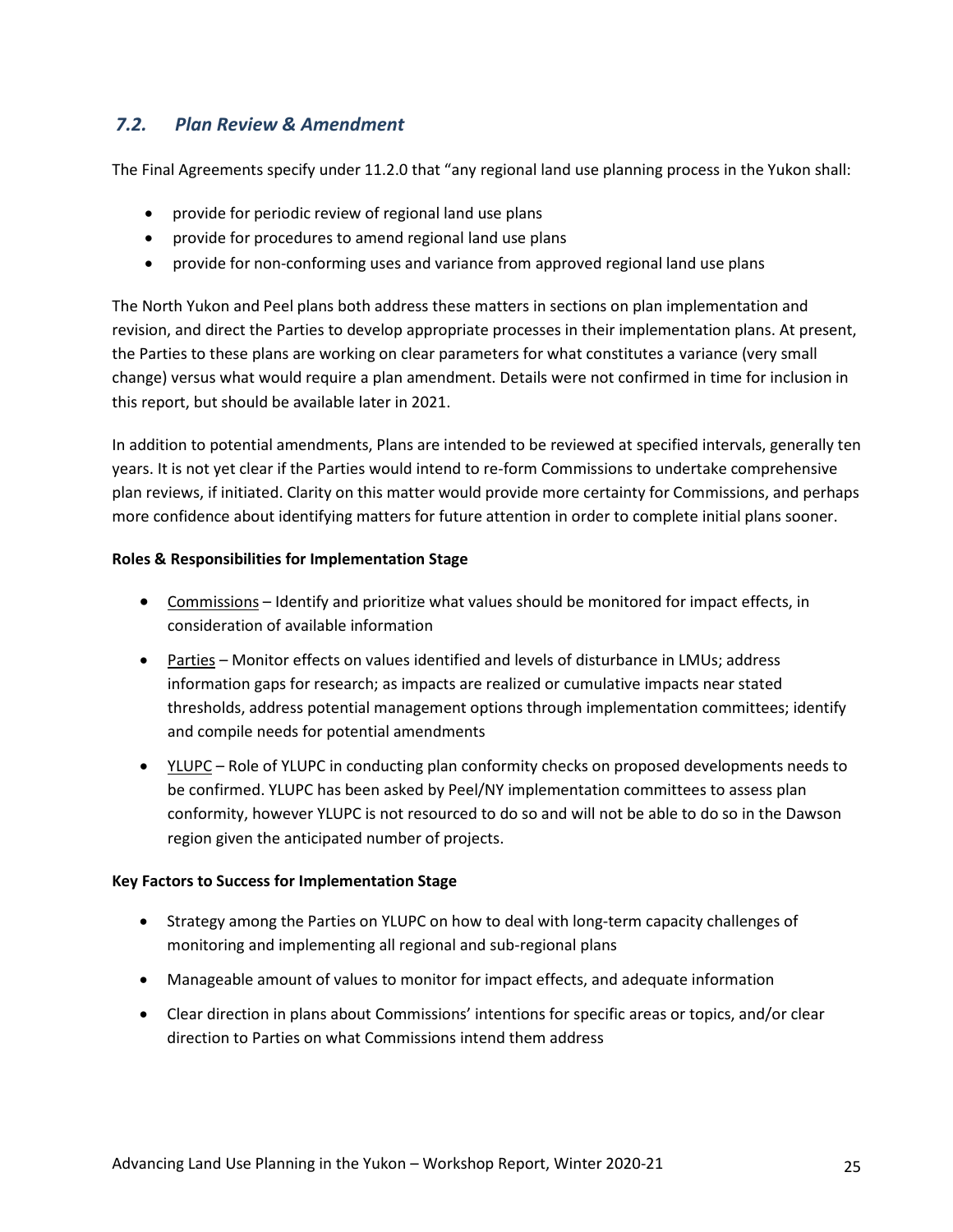## <span id="page-25-0"></span>**8. Looking Ahead – Next Steps**

This report can serve as a basis for on-going discussions on advancing land use planning amongst the Yukon Forum Leads, YLUPC and other representatives of the Parties. This may lead to formal recommendations to the Parties via the Yukon Forum in regards to the Yukon planning process. In particular, further discussions flowing from these workshops should focus on:

- Supporting more collaboration on pre-planning work in the four remaining planning regions. As noted in the Executive Summary and section 4, the strongest takeaway from these workshops was the importance of collaboration amongst the Parties during pre-planning in setting up Commissions for success.
- Developing an updated, comprehensive planning process document that reflects the planning stages, roles & responsibilities, and key products and milestones listed here. This should lead to development of the various guidance documents and templates noted throughout the report, coordinated by YLUPC in collaboration with the Parties. The existing Sourcebook for Commission Members should also be updated.
	- o These guidance documents should take into account overarching laws, regulations, policies and strategies, such as: the Yukon Mineral Development Strategy, regulations on Resource Access Roads, ORV regulations, and any wetland policies that may be developed by YG. Relevant First Nations legislation, regulations, policies and strategies will need to be considered in each planning region.
- Assessment of impending capacity challenges with plan implementation and completing remaining regional plans. This may include assessing new options for plan implementation besides those employed for the two plans complete to date.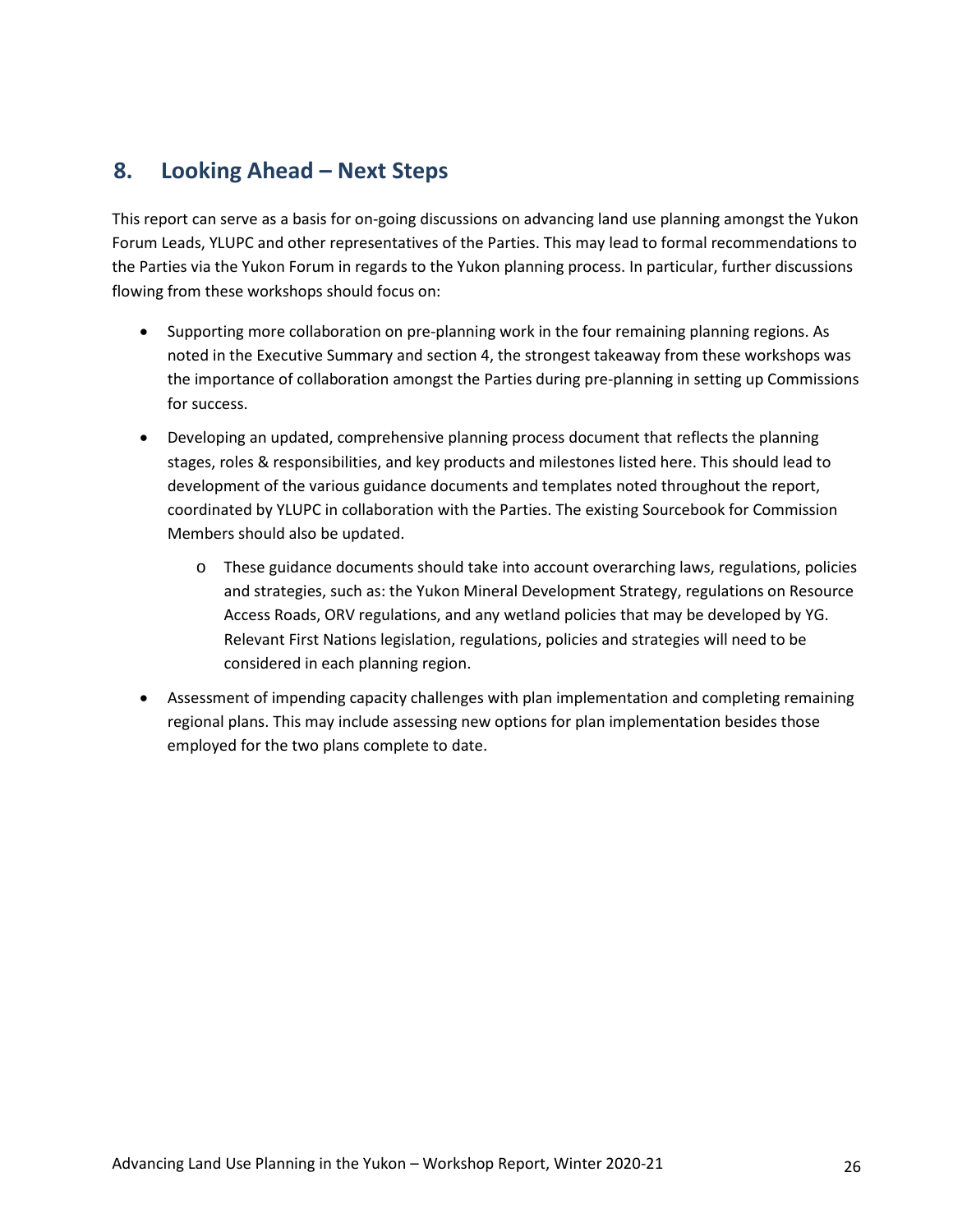## <span id="page-26-0"></span>**APPENDIX A: Yukon Forum Objectives & Strategic Recommendations**





March 8, 2019

Pearl Callaghan, Chair Yukon Land Use Planning Council 201-207 Jarvis Street Whitehorse, YT Y1A 2H3

Dear Ms. Callaghan:

#### Re: Yukon Forum -- Land Use Planning Priority Objectives and Recommendations

In accordance with the Joint Priority Action Plan, following the December 2018 meeting of the Yukon Forum, leaders of the Government of Yukon, Yukon First Nations and the Council of Yukon First Nations reviewed and endorsed a strategic approach to restarting and improving land use planning in Yukon.

As per the attached memorandum, the Parties have agreed to work together towards the implementation of four Priority Objectives and associated recommended actions to advance land use planning both within and outside of Chapter 11.

The Priority Objectives identified in the memorandum interrelate and will require joint and concurrent action from the Parties, the Yukon Land Use Planning Council (YLUPC), and Regional Planning Commissions for successful implementation. Notably, the recommendations envision a greater role for the YLUPC in providing administrative support to the Regional Commissions (e.g. provision of secretariat, hiring of staff and financial administration, subject to section 11.4.5 and other relevant provisions of Chapter 11), and in collaborating with the Parties to re-evaluate process and data requirements for regional land use planning.

The new approach also calls for the Parties to work together to support several land use planning processes concurrently, upon the request of affected First Nations. The approach involves evaluating a full range of process options, including Chapter 11 regional land use planning going forward with Settled First Nations. In areas of potential overlap with non-settled Yukon and transboundary First Nations, it is acknowledged that the Government of Yukon will be required to fulfill government-to-government consultation requirements with those non-settled Yukon and transboundary First Nations. For regional planning processes, the Parties will draft a terms of reference (and may seek assistance from YLUPC staff) and provide such terms of reference to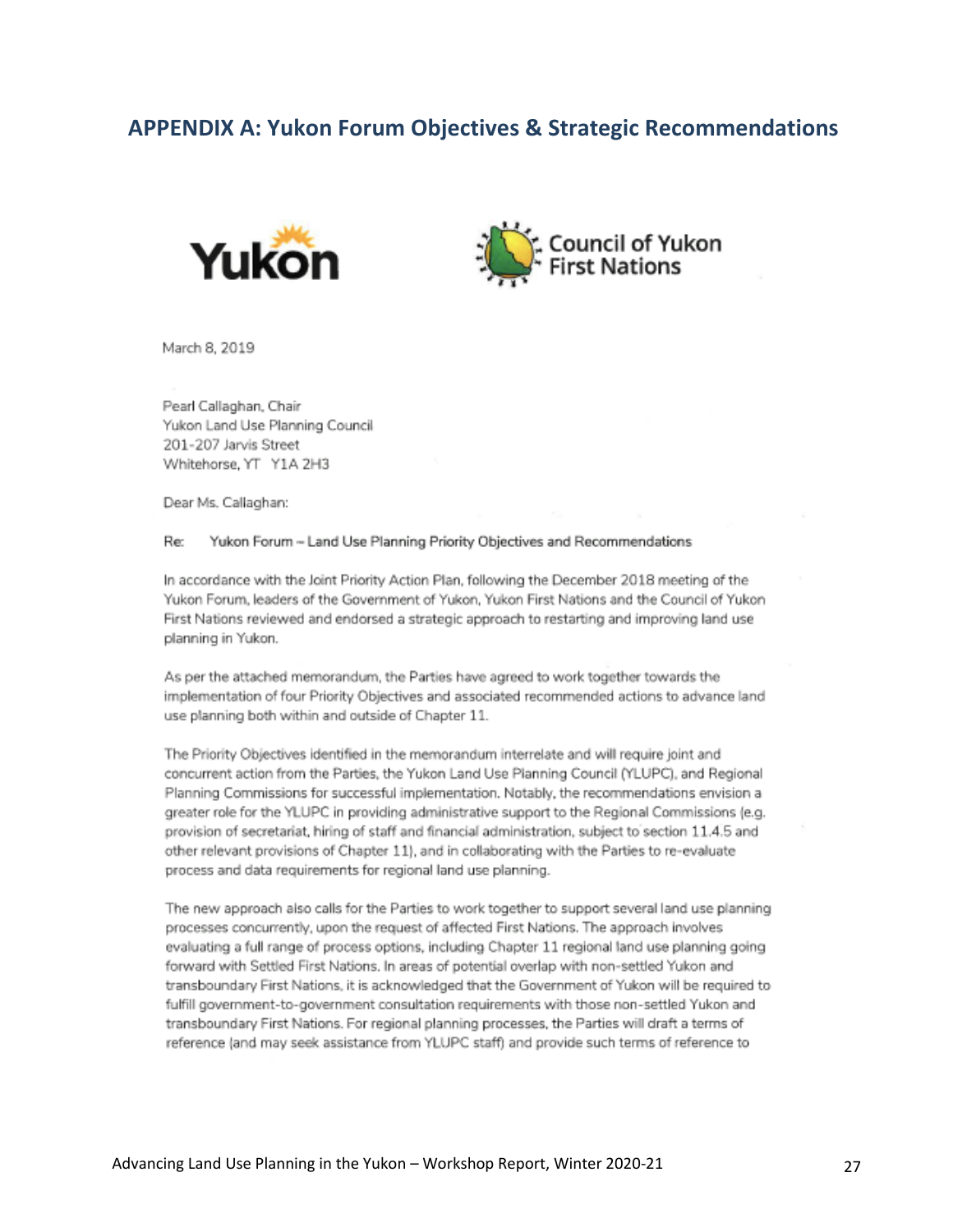Pearl Callaghan Page 2 March 8, 2019

the YLUPC for recommendation to the Parties as required under 11.3.3.3 of First Nation Final Agreements.

We look forward to working with the YLUPC in implementing the attached recommendations as we recommence regional land use planning in the Yukon with a renewed approach. Should you have any comments, questions or concerns about the enclosed memorandum, please feel free to contact one of the Yukon Forum Regional Land Use Planning Chapter 11 Leads identified in the attached memorandum.

Sincerely,

Ranj Pillai Minister of Energy, Mines and Resources

Grand Chief Peter Johnson Council for Yukon First Nations

Enclosure: Memorandum: Yukon Forum Regional Land Use Planning Chapter 11 - Strategic Recommendations

cc: Yukon Forum Chiefs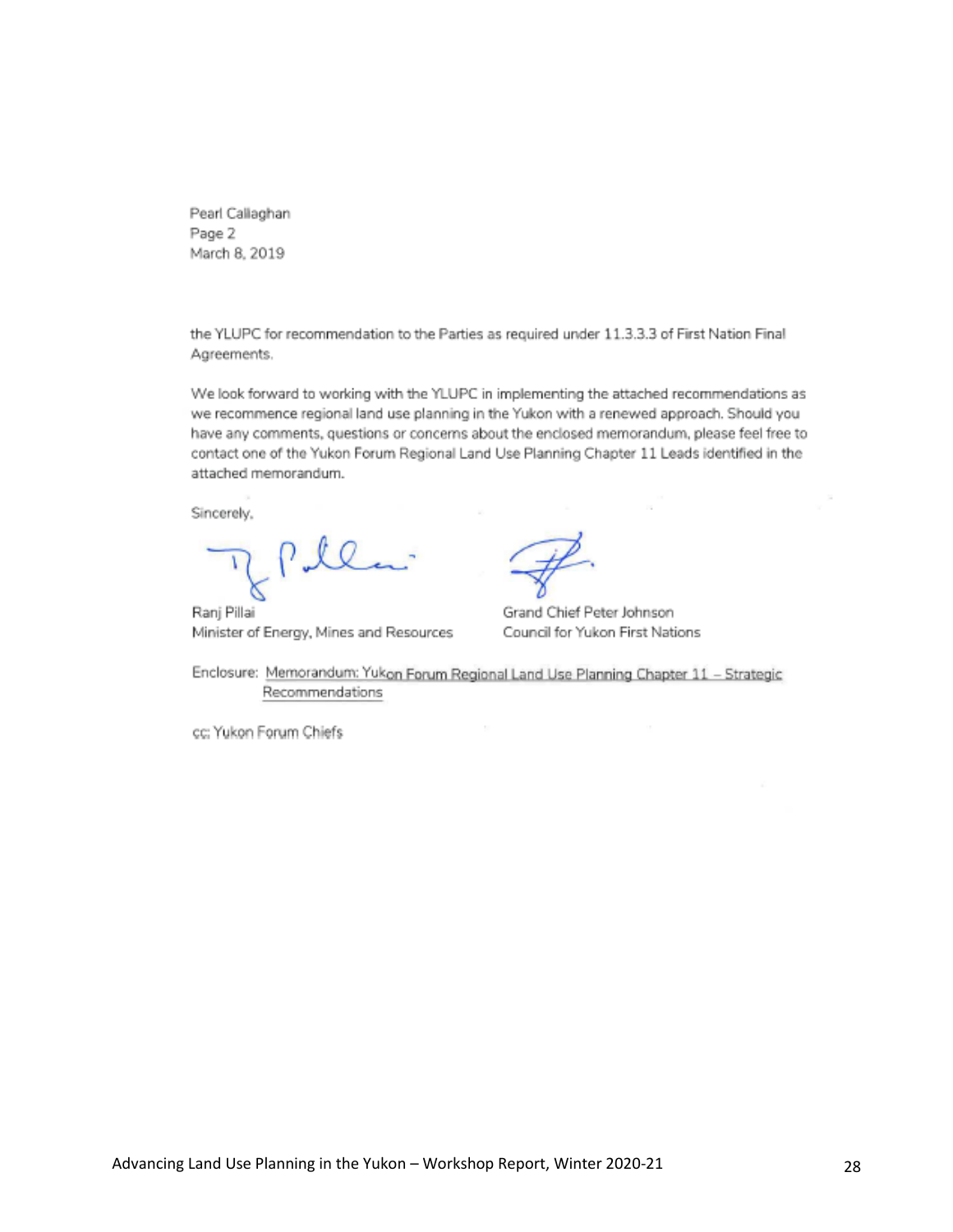### **MEMORANDUM**

December 7, 2018

TO: Yukon Forum Members

FROM: Regional Land Use Planning Chapter 11 Leads; James MacDonald, Council for Yukon First Nations Manon Moreau, Government of Yukon Sherri Young, Government of Yukon

#### RE: Yukon Forum Regional Land Use Planning Chapter 11 - Strategic **Recommendations**

As directed by the Yukon Forum, through the Joint Priority Action Plan, a regional land use planning workshop was held in June 2018, with over 40 attendees from the Government of Yukon, nine Yukon First Nation governments and the Yukon Land Use Planning Council. Participants reviewed aspects of land use planning, within and outside of Chapter 11, with the goal of making recommendations to advance land use planning in Yukon.

Yukon and First Nations governments have reviewed the results of the land use planning workshop, and have affirmed their commitment to regional land use planning by endorsing the four priority objectives detailed in an August 30, 2018 memo. We, the Chapter 11 leads, have since undertaken an analysis of the four priority objectives and have developed series of strategic recommendations to work towards their implementation.

- 1. Objective One Set up Commissions for success:
	- 1a. Examining the roles of the Yukon Land Use Planning Council, Planning Commissions and the Parties.
	- 1b. Reviewing and agreeing on a broadly applicable process for regional land use planning
	- 1c. Reviewing the information requirements of regional land use planning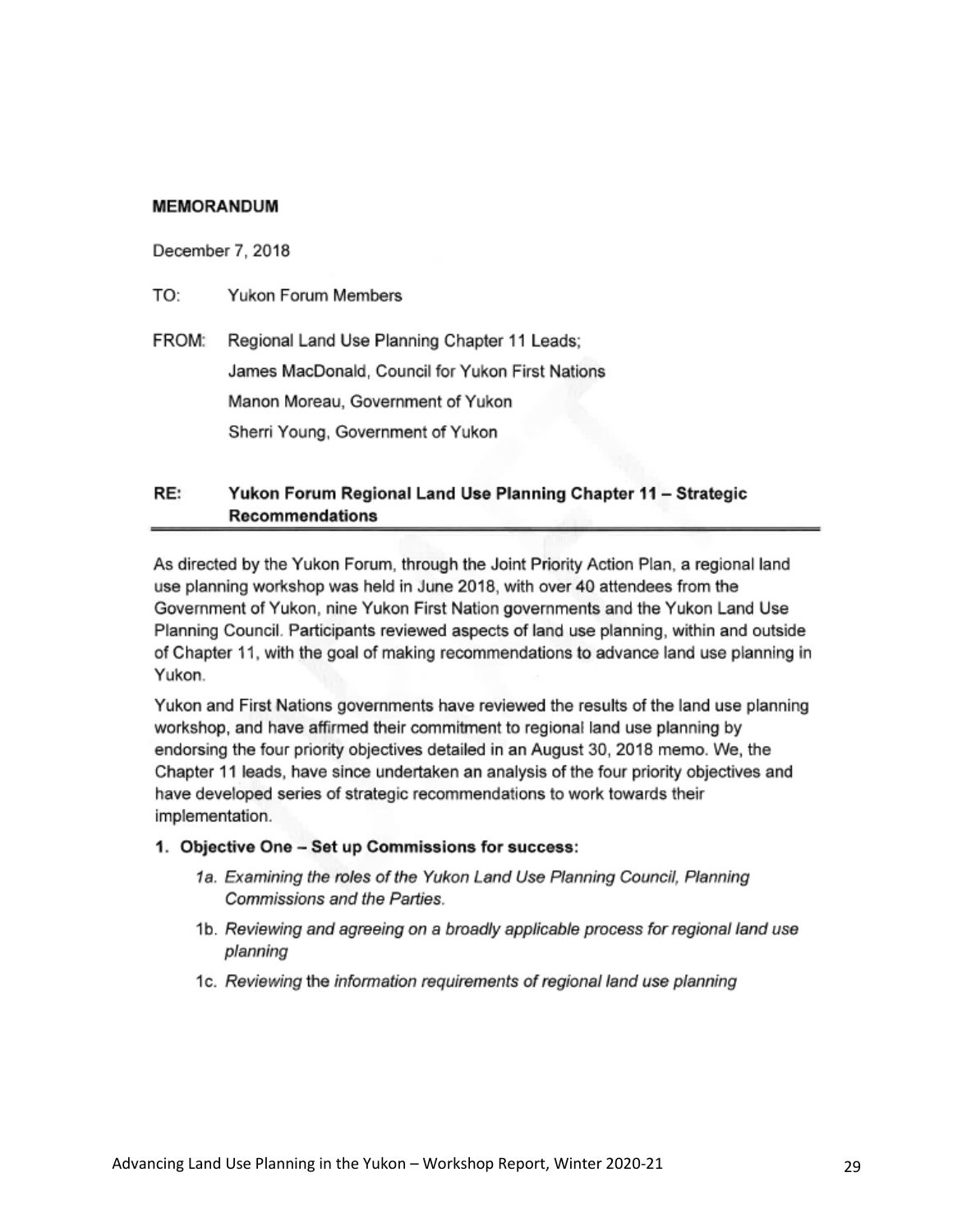### **STRATEGIC RECOMMENDATIONS:**

- Yukon Land Use Planning Council provides increased administrative support to the Commissions (secretariat, hiring, financial processes);
- Commissions focus primarily on planning and providing regional expertise; ٠
- Commissions build relationships with public and key stakeholders through ٠ engagement and other communications;
- First Nations develop an engagement framework, which reflects First Nations' needs:
- Parties participate more directly in planning processes through communication of priority issues and providing technical expertise (beyond data contribution);
- Parties seek opportunities to build trust, to collaborate and to build relationships;
- Parties and Yukon Land Use Planning Council explore ways to reduce time and resources required for planning, by improving and streamlining planning processes, tools and products, including

o consideration of whether the current products are all required, or whether there is an opportunity to merge or streamline interim products (i.e. Resource Assessment Report, Issues and Interests Report, Plan Scenarios and Alternatives):

- o developing a First Nation knowledge and data governance protocol;
- o exploring ways to support Affected First Nations in research and identification of issues and interests, and in gathering information;
- Parties enhance internal communication with respective leadership, and make better use of internal working groups (Technical Working Group /Senior Liaison Committee);
- Terms of Reference is used to formalize agreed-upon changes to roles, processes and tools;
- Communicate to Yukon Land Use Planning Council, per attached draft letter.
- 2. Objective Two Support Several Land Use Planning Processes Concurrently Inside and Outside of Chapter 11

### **STRATEGIC RECOMMENDATIONS:**

It is recommended that the Chapter 11 leads seek a mandate from leadership to initiate the remaining regional land use planning processes, upon request by affected First Nations. Recommended subsequent actions include:

- Affected First Nations contact Yukon government Assistant Deputy Ministers (Energy, Mines and Resources and Environment) to discuss regional land use planning interest;
- Parties consider alternate planning processes, such as sub-regional or district land use planning, particularly where issues could be addressed through other processes, or where Chapter 11 funding may be inadequate;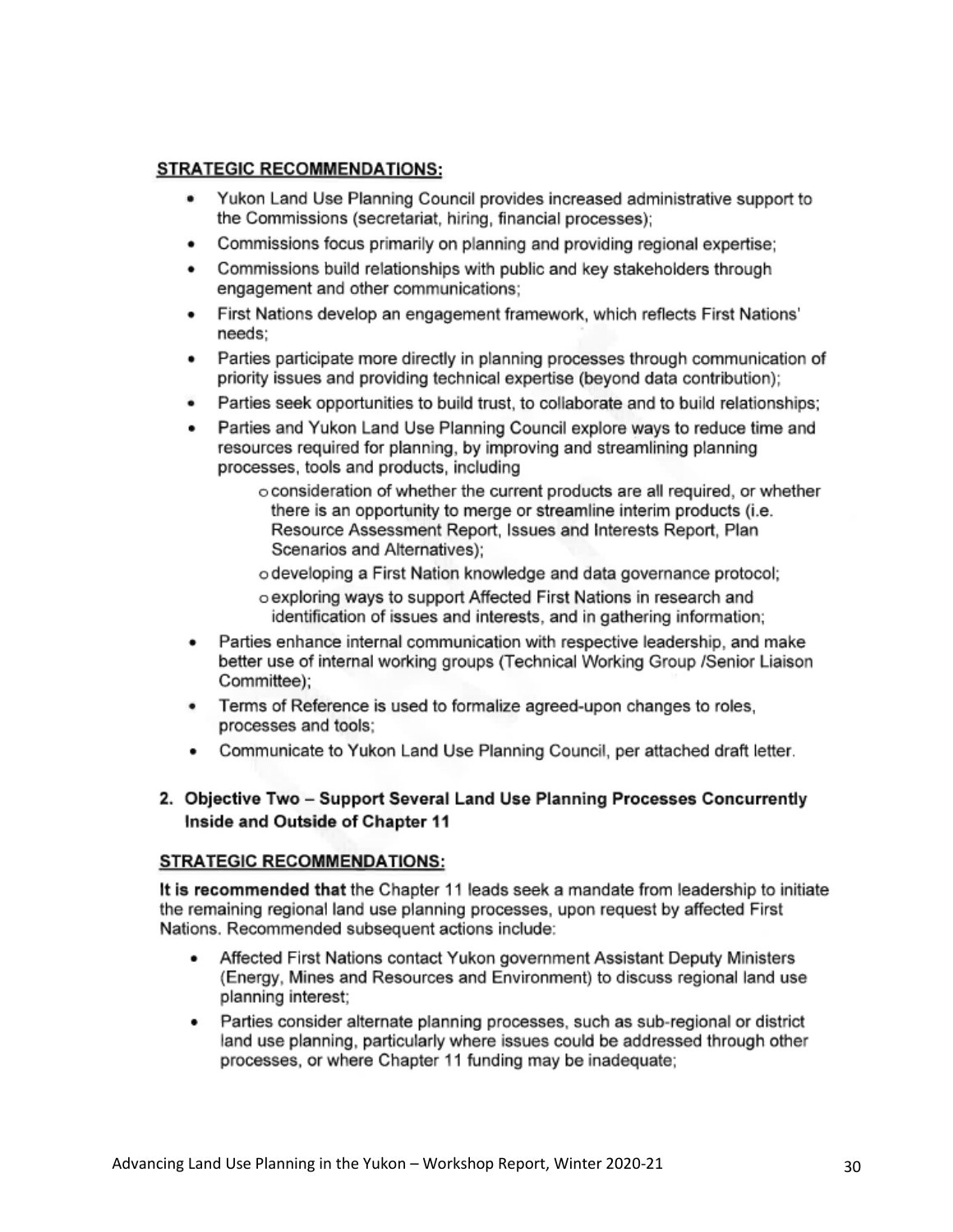- Parties consider alternate ways to support First Nations in creating their vision.  $\bullet$ gathering knowledge, and identifying issues and interests;
- If pursuing Regional Land Use Planning, develop Terms of Reference together  $\bullet$ with affected First Nations:
- Submit proposed region to Yukon Land Use Planning Council for consideration, . and for Yukon Land Use Planning Council to recommend;
- Parties support the completion of current/existing planning processes underway ٠ (e.g. Forest Resources Management Plan / Local Area Plan / Habitat Protection Area).